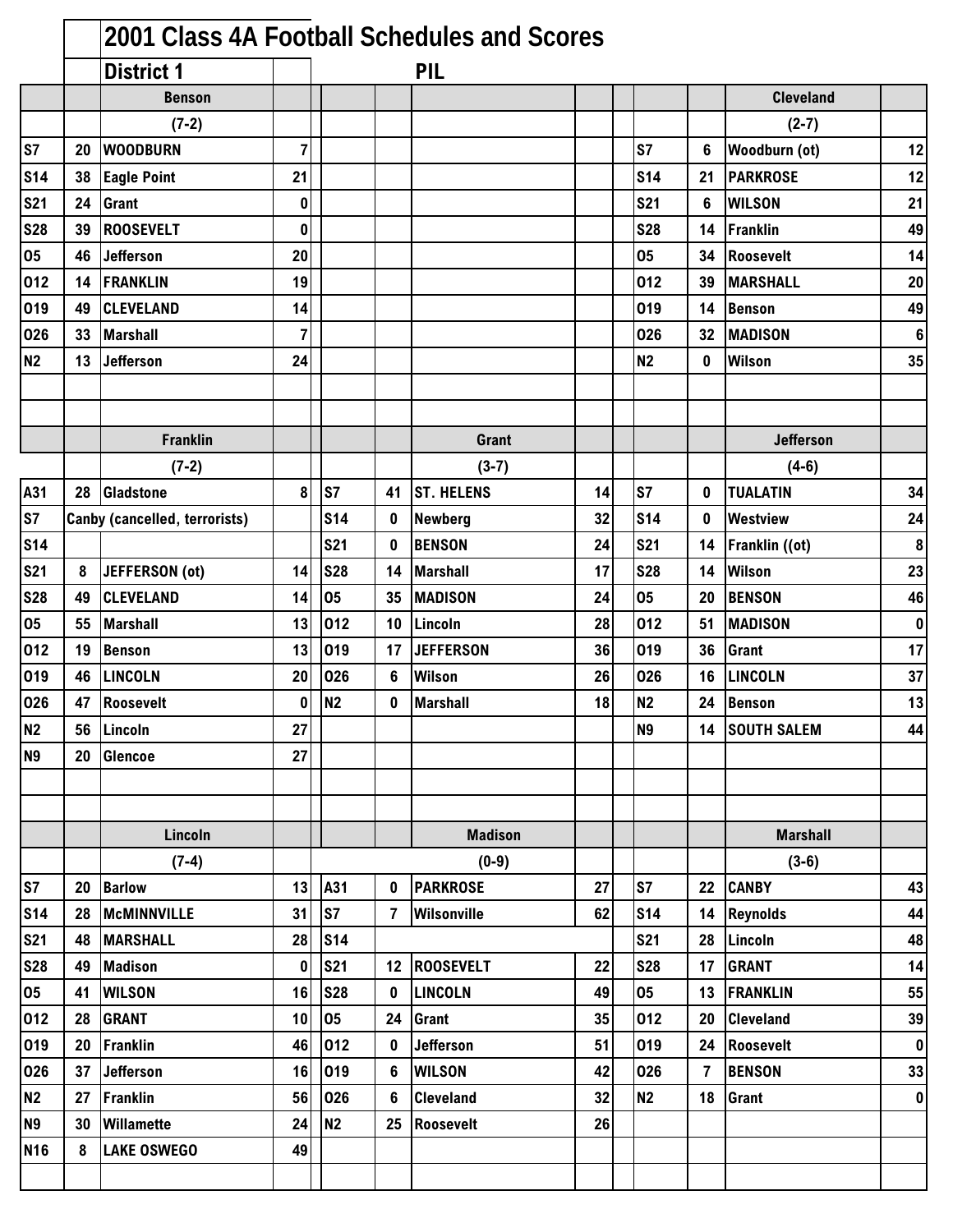|                |                | <b>Roosevelt</b>  |                         |                |    |                    |                |                 |                | <b>Wilson</b>           |                  |
|----------------|----------------|-------------------|-------------------------|----------------|----|--------------------|----------------|-----------------|----------------|-------------------------|------------------|
|                |                | $(2-7)$           |                         |                |    |                    |                |                 |                | $(6-4)$                 |                  |
| S7             | 0              | <b>Parkrose</b>   | 39                      |                |    |                    |                | S7              | $\overline{7}$ | <b>Newberg</b>          | 21               |
| <b>S14</b>     | 6              | <b>ESTACADA</b>   | 60                      |                |    |                    |                | <b>S14</b>      | $\bf{0}$       | <b>Tualatin</b>         | 36               |
| <b>S21</b>     | 22             | <b>Madison</b>    | 12                      |                |    |                    |                | <b>S21</b>      | 21             | <b>Cleveland</b>        | $\bf 6$          |
| <b>S28</b>     | 0              | <b>Benson</b>     | 39                      |                |    |                    |                | <b>S28</b>      | 23             | <b>JEFFERSON</b>        | 14               |
| 05             | 14             | <b>CLEVELAND</b>  | 34                      |                |    |                    |                | 05              | 16             | Lincoln                 | 41               |
| 012            | 8              | <b>Wilson</b>     | 32                      |                |    |                    |                | 012             | 32             | <b>ROOSEVELT</b>        | $\pmb{8}$        |
| 019            | $\mathbf{0}$   | <b>MARSHALL</b>   | 24                      |                |    |                    |                | 019             | 42             | <b>Madison</b>          | $\pmb{8}$        |
| 026            | 0              | <b>FRANKLIN</b>   | 47                      |                |    |                    |                | 026             | 26             | <b>GRANT</b>            | $\bf 6$          |
| N <sub>2</sub> | 26             | <b>Madison</b>    | 25                      |                |    |                    |                | N2              | 35             | <b>Cleveland</b>        | $\pmb{0}$        |
|                |                |                   |                         |                |    |                    |                | <b>N9</b>       | 21             | <b>JESUIT</b>           | 48               |
|                |                |                   |                         |                |    |                    |                |                 |                |                         |                  |
|                |                | <b>District 2</b> |                         |                |    | <b>Metro</b>       |                |                 |                |                         |                  |
|                |                | Aloha             |                         |                |    | <b>Beaverton</b>   |                |                 |                | <b>Century</b>          |                  |
|                |                | $(0-9)$           |                         |                |    | $(6-4)$            |                |                 |                | $(2=7)$                 |                  |
| S7             | 14             | Hermiston         | 49                      | A31            | 33 | <b>BEND</b>        | 12             | A31             | 14             | <b>Barlow</b>           | $\pmb{0}$        |
| <b>S14</b>     | 7              | <b>BEAVERTON</b>  | 21                      | ls7            | 42 | <b>SOUTHRIDGE</b>  | $6\phantom{1}$ | S7              | $\bf{0}$       | <b>Jesuit</b>           | 42               |
| <b>S21</b>     | $\overline{7}$ | <b>CENTURY</b>    | 28                      | <b>S14</b>     | 21 | Aloha              | $\overline{7}$ | <b>S14</b>      | 6              | <b>Hillsboro</b>        | 26               |
| <b>S28</b>     | 13             | Southridge        | 21                      | <b>S21</b>     | 13 | <b>GLENCOE</b>     | 19             | <b>S21</b>      | 28             | <b>Astoria</b>          | $\overline{7}$   |
| 05             | 12             | <b>Westview</b>   | 35                      | <b>S28</b>     | 21 | <b>Century</b>     | $\mathbf 0$    | <b>S28</b>      | 0              | <b>Beaverton</b>        | 21               |
| 012            | $\overline{7}$ | <b>Glencoe</b>    | 42                      | 05             | 21 | <b>SUNSET (ot)</b> | 28             | 05              |                |                         |                  |
| 019            | 6              | <b>HILLSBORO</b>  | 54                      | 012            | 24 | <b>Westview</b>    | 0              | 012             | $\overline{7}$ | <b>Southridge</b>       | 28               |
| 026            | 14             | <b>SUNSET</b>     | 48                      | 019            | 27 | <b>Jesuit</b>      | 49             | 019             | $\bf{0}$       | Westview                | $\boldsymbol{9}$ |
| <b>N2</b>      | $\mathbf 0$    | Jesuit            | 55                      | 026            | 58 | <b>HILLSBORO</b>   | 40             | 026             | 6              | Glencdoe                | 36               |
| <b>N9</b>      |                |                   |                         | <b>N2</b>      |    |                    |                | <b>N2</b>       | 0              | <b>Sunset</b>           | 28               |
|                |                |                   |                         | N <sub>9</sub> |    | 20 LAKE OSWEGO     | 42             |                 |                |                         |                  |
|                |                |                   |                         |                |    |                    |                |                 |                |                         |                  |
|                |                | Glencoe           |                         |                |    | <b>Hillsboro</b>   |                |                 |                | <b>Jesuit</b>           |                  |
|                |                | $(10-3)$          |                         |                |    | $(4-5)$            |                |                 |                | $(11-1)$                |                  |
| A31            | 48             | Gresham           | 16                      | <b>S7</b>      | 6  | <b>GLENCOE</b>     | 34             | A31             | 29             | <b>Central Catholic</b> | 28               |
| <b>S7</b>      | 34             | <b>Hillsboro</b>  | 6                       | <b>S14</b>     | 26 | <b>Century</b>     | $6\phantom{a}$ | S7              | 42             | <b>CENTURY</b>          | $\pmb{0}$        |
| <b>S14</b>     | 21             | <b>SUNSET</b>     | 22                      | <b>S21</b>     | 16 | <b>SUNSET</b>      | 33             | <b>S14</b>      | 56             | Southridge              | $\pmb{0}$        |
| <b>S21</b>     | 19             | <b>Beaverton</b>  | 13                      | <b>S28</b>     | 48 | <b>WESTVIEW</b>    | $\pmb{0}$      | <b>S21</b>      | 35             | <b>WESTVIEW</b>         | 21               |
| <b>S28</b>     | 23             | <b>JESUIT</b>     | 48                      | 05             | 16 | <b>JESUIT</b>      | 52             | <b>S28</b>      | 48             | Glencoe                 | 23               |
| 05             | 31             | Southridge        | 0                       | 012            | 25 | <b>CLACKAMAS</b>   | 26             | 05              | 52             | <b>Hillsboro</b>        | 16               |
| 012            |                | 42 ALOHA          | $\overline{\mathbf{r}}$ | 019            | 54 | Aloha              | $6\phantom{a}$ | 012             | 45             | <b>Sunset</b>           | 14               |
| 019            |                |                   |                         | 026            | 40 | <b>Beaverton</b>   | 58             | 019             | 49             | <b>BEAVERTON</b>        | ${\bf 27}$       |
| 026            |                | 35 CENTURY        | 6                       | N <sub>2</sub> | 33 | <b>SOUTHRIDGE</b>  | 22             | 026             |                |                         |                  |
| <b>N2</b>      | 40             | <b>Westview</b>   | 14                      |                |    |                    |                | <b>N2</b>       | 55             | <b>ALOHA</b>            | $\pmb{0}$        |
| <b>N9</b>      | 27             | FRANKLIN          | 20                      |                |    |                    |                | <b>N9</b>       | 48             | <b>Wilson</b>           | 21               |
| <b>N16</b>     |                | 56 McKay          | 26                      |                |    |                    |                | N <sub>16</sub> | 49             | <b>CHURCHILL</b>        | 26               |
| <b>N23</b>     | 34             | <b>Marshfield</b> | $\overline{7}$          |                |    |                    |                | <b>N23</b>      | 20             | <b>McNary</b>           | 47               |
| <b>N30</b>     | 21             | <b>Sheldon</b>    | 52                      |                |    |                    |                |                 |                |                         |                  |
|                |                |                   |                         |                |    |                    |                |                 |                |                         |                  |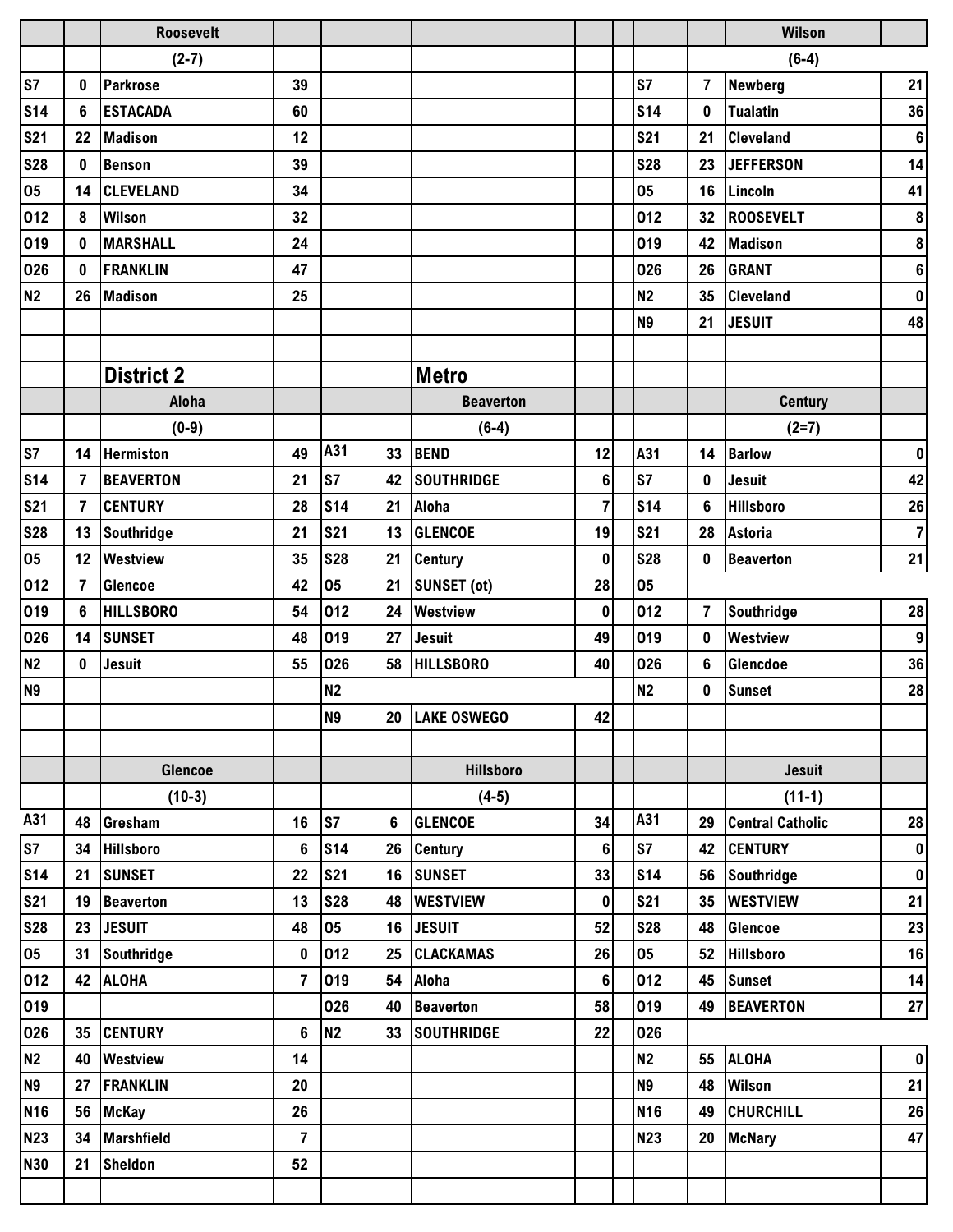|                 |                | Southridge               |                |                 |                 | <b>Sunset</b>            |          |                |                 | <b>Westview</b>          |           |
|-----------------|----------------|--------------------------|----------------|-----------------|-----------------|--------------------------|----------|----------------|-----------------|--------------------------|-----------|
|                 |                | $(2-7)$                  |                |                 |                 | $(8-3)$                  |          |                |                 | $(4-5)$                  |           |
| A31             | 3              | <b>OREGON CITY</b>       | $\overline{7}$ | S7              | 27              | <b>WESTVIEW</b>          | 12       | S7             | 12 <sub>2</sub> | <b>Sunset</b>            | 27        |
| S7              | 6              | <b>Beaverton</b>         | 42             | <b>S14</b>      | 22              | Glencoe                  | 21       | <b>S14</b>     | 24              | <b>JEFFERSON</b>         | $\pmb{0}$ |
| <b>S14</b>      | $\mathbf 0$    | <b>JESUIT</b>            | 56             | <b>S21</b>      | 33              | <b>Hillsboro</b>         | 16       | <b>S21</b>     | 21              | <b>Jesuit</b>            | 35        |
| <b>S21</b>      |                |                          |                | <b>S28</b>      | 35              | <b>PUTNAM</b>            | 21       | <b>S28</b>     | 0               | <b>Hillsboro</b>         | 48        |
| <b>S28</b>      | 21             | <b>ALOHA</b>             | 13             | 05              | 28              | Beaverton (ot)           | 21       | 05             | 35              | <b>ALOHA</b>             | 12        |
| 05              | 0              | <b>GLENCOE</b>           | 31             | 012             | 14              | <b>JESUIT</b>            | 45       | 012            | 0               | <b>BEAVERTON</b>         | 24        |
| 012             |                |                          |                | 019             | 22              | Southridge               | 15       | 019            | 9               | <b>Century</b>           | $\pmb{0}$ |
| 019             | 15             | <b>SUNSET</b>            | 22             | 026             | 48              | Ahola                    | 14       | 026            | 24              | <b>SOUTHRIDGE</b>        | $\pmb{0}$ |
| 026             | 0              | <b>Westview</b>          | 24             | <b>N2</b>       | 28              | <b>CENTURY</b>           | $\bf{0}$ | <b>N2</b>      | 14              | <b>GLENCOE</b>           | 40        |
| <b>N2</b>       | 22             | <b>Hillsboro</b>         | 33             | N <sub>9</sub>  | 45              | <b>North Medford</b>     | 35       |                |                 |                          |           |
|                 |                |                          |                | N <sub>16</sub> | 28              | <b>SHELDON</b>           | 35       |                |                 |                          |           |
|                 |                |                          |                |                 |                 |                          |          |                |                 |                          |           |
|                 |                |                          |                |                 |                 |                          |          |                |                 |                          |           |
|                 |                | <b>District 3</b>        |                |                 |                 | Mt. Hood                 |          |                |                 |                          |           |
|                 |                | <b>Barlow</b>            |                |                 |                 | <b>Centennial</b>        |          |                |                 | <b>Central Catholic</b>  |           |
|                 |                | $(2-7)$                  |                |                 |                 | $(6-4)$                  |          |                |                 | $(5-5)$                  |           |
| A31             | 0              | <b>Century</b>           | 14             | S7              | 22              | McMinnville              | 13       | S7             | 28              | <b>JESUIT</b>            | 29        |
| S7              | 13             | <b>LINCOLN</b>           | 20             | <b>S14</b>      | 29              | <b>SILVERTON</b>         | 14       | <b>S14</b>     | 13              | <b>Tigard</b>            | 17        |
| <b>S14</b>      |                |                          |                | <b>S21</b>      | 27              | <b>REYNOLDS</b>          | 21       | <b>S21</b>     | 29              | <b>HOOD RIVER VALLEY</b> | 31        |
| <b>S21</b>      | 10             | <b>GRESHAM</b>           | 7              | <b>S28</b>      | 9               | Gresham                  | 13       | <b>S28</b>     | 55              | <b>Sandy</b>             | 27        |
| <b>S28</b>      | 16             | <b>Hood River Valley</b> | 24             | 05              | 35              | <b>SANDY</b>             | 21       | 05             | 42              | <b>GRESHAM</b>           | 35        |
| 05              | 20             | <b>REYNOLDS</b>          | 34             | 011             | 49              | <b>HOOD RIVER VALLEY</b> | 38       | 011            | 42              | <b>Reynolds</b>          | 26        |
| 011             | 41             | <b>Sandy</b>             | 20             | 019             | 35              | <b>Barlow</b>            | 21       | 019            | 35              | <b>David Douglas</b>     | 37        |
| 019             | 21             | <b>CENTENNIAL</b>        | 35             | 026             | 22              | <b>DAVID DOUGLAS</b>     | 25       | 026            | 50              | <b>BARLOW</b>            | 20        |
| 026             |                | 20 Central Catholic      | 50             | N <sub>2</sub>  |                 | 28 Central Catholic      | 52       | N <sub>2</sub> |                 | 52 CENTENNIAL            | 28        |
| N <sub>2</sub>  | $\overline{7}$ | <b>David Douglas</b>     | 45             | N <sub>9</sub>  |                 | 24 SHELDON               | 28       | <b>N9</b>      |                 | 20 Churchill             | 28        |
| N <sub>9</sub>  | 24             | <b>SHELDON</b>           | 28             |                 |                 |                          |          |                |                 |                          |           |
|                 |                |                          |                |                 |                 |                          |          |                |                 |                          |           |
|                 |                | <b>David Douglas</b>     |                |                 |                 | Gresham                  |          |                |                 | <b>Hood River Valley</b> |           |
|                 |                | $(7-3)$                  |                |                 |                 | $(6-5)$                  |          |                |                 | $(4-5)$                  |           |
| S7              | 26             | <b>Forest Grove</b>      | 27             | A31             |                 | 16 GLENCOE               | 48       | A31            |                 | 44   MOUNTAIN VIEW       | 47        |
| S <sub>14</sub> | 1              | Lake Oswego (forf, 0-39) | $\bf{0}$       | S7              |                 |                          |          | <b>S7</b>      |                 |                          |           |
| <b>S21</b>      | 35             | <b>SANDY</b>             | 28             | <b>S14</b>      | 27              | <b>Ashland</b>           | 20       | <b>S14</b>     | 6               | <b>Dallas</b>            | 13        |
| <b>S28</b>      | 27             | <b>Reynolds</b>          | 25             | <b>S21</b>      | $\overline{7}$  | <b>Barlow</b>            | 10       | <b>S21</b>     | 31              | <b>Central Catholic</b>  | 29        |
| 05              | 19             | <b>HOOD RIVER VALLEY</b> | 6              | <b>S28</b>      |                 | 13 CENTENNIAL            | 9        | <b>S28</b>     | 24              | <b>BARLOW</b>            | 16        |
| 011             | 14             | Gresham                  | 28             | 05              | 35 <sub>5</sub> | <b>Central Catholic</b>  | 42       | 05             | 6               | <b>David Douglas</b>     | 19        |
| 019             | 37             | <b>CENTRAL CATHOLIC</b>  | 35             | 011             | 28              | <b>DAVID DOUGLAS</b>     | 14       | 011            | 38              | <b>CENTENNIAL</b>        | 49        |
| 026             | 25             | Centennial (2 ot)        | 22             | 019             | 38              | <b>REYNOLDS</b>          | 14       | 019            | 27              | <b>Sandy</b>             | 13        |
| <b>N2</b>       | 45             | <b>BARLOW</b>            | $\overline{7}$ | 026             | 42              | <b>Hood River Valley</b> | 39       | 026            | 39              | <b>GRESHAM</b>           | 42        |
| <b>N9</b>       | 20             | <b>McKay</b>             | 42             | N2              | 20              | <b>Sandy</b>             | 25       | <b>N2</b>      |                 | 30 Reynolds              | 29        |
|                 |                |                          |                | N <sub>9</sub>  | 27              | <b>McMINNVILLE</b>       | 3        |                |                 |                          |           |
|                 |                |                          |                | <b>N16</b>      | 21              | Redmond                  | 33       |                |                 |                          |           |
|                 |                |                          |                |                 |                 |                          |          |                |                 |                          |           |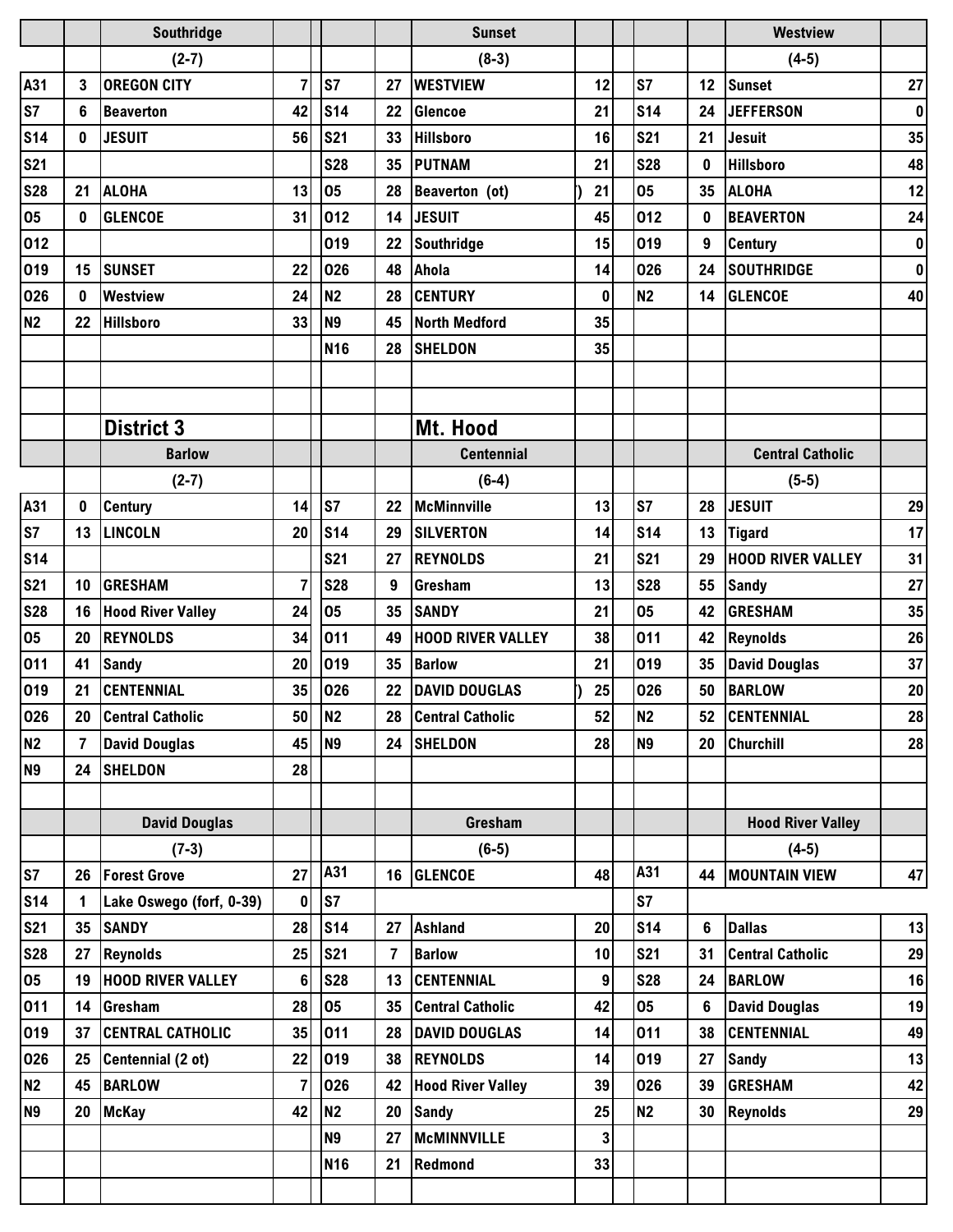|                |                | <b>Parkrose</b>     |              |                |                | <b>Reynolds</b>          |    |                 |          | <b>Sandy</b>             |                 |
|----------------|----------------|---------------------|--------------|----------------|----------------|--------------------------|----|-----------------|----------|--------------------------|-----------------|
|                |                | $(5-4)$             |              |                |                | $(4-5)$                  |    |                 |          | $(1-7)$                  |                 |
| A31            | 27             | <b>Madison</b>      | 0            | S7             | 12             | <b>Silverton</b>         | 34 | S <sub>7</sub>  | 33       | <b>DALLAS</b>            | 56              |
| S7             | 39             | <b>ROOSEVELT</b>    | $\mathbf{0}$ | <b>S14</b>     | 44             | <b>MARSHALL</b>          | 14 | <b>S14</b>      |          |                          |                 |
| <b>S14</b>     | 12             | <b>Cleveland</b>    | 21           | <b>S21</b>     | 21             | <b>Centennial</b>        | 27 | <b>S21</b>      | 28       | <b>David Douglas</b>     | 35              |
| <b>S21</b>     | 39             | <b>SUMMIT</b>       | 14           | <b>S28</b>     | 25             | <b>DAVID DOUGLAS</b>     | 27 | <b>S28</b>      | 27       | <b>CENTRAL CATHOLIC</b>  | 55              |
| <b>S28</b>     | 13             | Woodburn            | 10           | 05             | 34             | <b>Barlow</b>            | 20 | 05              | 21       | <b>Centennial</b>        | 35              |
| 05             |                |                     |              | 011            | 26             | <b>CENTRAL CATHOLIC</b>  | 42 | 011             | 20       | <b>BARLOW</b>            | 41              |
| 012            | 13             | Arlington-WA        | 28           | 019            | 14             | Gresham                  | 38 | 019             | 13       | <b>HOOD RIVER VALLEY</b> | 27              |
| 019            | 21             | <b>CENTRALIA-WA</b> | 48           | 026            | 32             | <b>SANDY</b>             | 27 | 026             | 27       | <b>Reynolds</b>          | 32              |
| 026            | 14             | <b>Summit</b>       | 9            | N <sub>2</sub> | 29             | <b>HOOD RIVER VALLEY</b> | 30 | <b>N2</b>       | 25       | <b>GRESHAM</b>           | 20              |
| <b>N2</b>      | 6              | Woodburn            | 10           |                |                |                          |    |                 |          |                          |                 |
|                |                | Independent         |              |                |                |                          |    |                 |          |                          |                 |
|                |                |                     |              |                |                |                          |    |                 |          |                          |                 |
|                |                | <b>District 4</b>   |              |                |                | <b>Three Rivers</b>      |    |                 |          |                          |                 |
|                |                | <b>Clackamas</b>    |              |                |                | <b>Gladstone</b>         |    |                 |          | Lake Oswego              |                 |
|                |                | $(8-2)$             |              |                |                | $(3-6)$                  |    |                 |          | $(10-3)$                 |                 |
| S7             | 37             | <b>LAKERIDGE</b>    | 6            | A31            | 8              | Franklin                 | 28 | S <sub>7</sub>  | 0        | Gladstone (forf., 56-3)  | 1               |
| <b>S14</b>     | 35             | <b>West Linn</b>    | 21           | ls7            | 1              | *Lake Oswego (forfeit)   | 0  | <b>S14</b>      | 0        | David Douglas (forf., 39 | 1               |
| <b>S21</b>     | 55             | <b>Gladstone</b>    | 0            | <b>S14</b>     | 34             | Putnam                   | 38 | <b>S21</b>      | 55       | <b>PUTNAM</b>            | 21              |
| <b>S28</b>     | $\overline{7}$ | <b>LAKE OSWEGO</b>  | 21           | <b>S21</b>     | 0              | <b>CLACKAMAS</b>         | 55 | <b>S28</b>      | 21       | <b>Clackamas</b>         | $\overline{7}$  |
| 05             | 56             | Putnam              | 18           | <b>S28</b>     | 43             | <b>Milwaukie</b>         | 8  | 05              | 49       | <b>MILWAUKIE</b>         | $\pmb{0}$       |
| 012            | 26             | <b>Hillsboro</b>    | 25           | 05             | 20             | <b>St. Helens</b>        | 14 | 012             | 41       | <b>ST. HELENS</b>        | 14              |
| 019            | 49             | <b>MILWAUKIE</b>    | 14           | 012            | 0              | <b>OREGON CITY</b>       | 20 | 019             | 49       | <b>Oregon City</b>       | 6               |
| 026            | 45             | <b>ST. HELENS</b>   | 13           | 019            | $\overline{7}$ | Lakeridge                | 41 | 026             | 29       | <b>LAKERIDGE</b>         | 14              |
| <b>N2</b>      | 38             | <b>Oregon City</b>  | 25           | 026            | 19             | <b>WEST LINN</b>         | 46 | N <sub>2</sub>  | 21       | <b>West Linn</b>         | $\pmb{0}$       |
| N <sub>9</sub> | 14             | Pendleton           |              | $17$ N2        |                |                          |    | N9              | 42       | <b>Beaverton</b>         | 20 <sub>l</sub> |
|                |                |                     |              |                |                | *Lake Oswego 56-3        |    | N <sub>16</sub> | 49       | Lincoln                  | $6\phantom{1}$  |
|                |                |                     |              |                |                |                          |    | N23             | 40       | <b>REDMOND</b>           | 0               |
|                |                |                     |              |                |                |                          |    | <b>N30</b>      | 14       | <b>McNARY</b>            | 41              |
|                |                |                     |              |                |                |                          |    |                 |          |                          |                 |
|                |                |                     |              |                |                |                          |    |                 |          |                          |                 |
|                |                | Lakeridge           |              |                |                | <b>Milwaukie</b>         |    |                 |          | <b>Oregon City</b>       |                 |
|                |                | $(6-4)$             |              |                |                | $(0-9)$                  |    |                 |          | $(4-5)$                  |                 |
| S7             | 6              | <b>Clackamas</b>    | 37           | S7             | 15             | <b>OREGON CITY</b>       | 61 | A31             | 7        | <b>Southridge</b>        | 3 <sup>1</sup>  |
| <b>S14</b>     | 48             | <b>MILWAUKIE</b>    | 0            | <b>S14</b>     | 0              | Lakeridge                | 48 | <b>S7</b>       | 61       | <b>Milwaukie</b>         | 15              |
| <b>S21</b>     | 46             | <b>St. Helens</b>   | 20           | <b>S21</b>     | 30             | <b>WEST LINN</b>         | 69 | <b>S14</b>      | 32       | <b>ST. HELENS</b>        | $\mathbf{7}$    |
| <b>S28</b>     | 25             | <b>OREGON CITY</b>  | 0            | <b>S28</b>     | 8              | <b>GLADSTONE</b>         | 43 | <b>S21</b>      |          |                          |                 |
| 05             | 23             | Pendleton           | 42           | 05             | 0              | Lake Oswego              | 49 | <b>S28</b>      | $\bf{0}$ | Lakeridge                | 25              |
| 012            | 28             | <b>West Linn</b>    | 0            | 012            | $\mathbf 0$    | <b>PUTNAM</b>            | 40 | 05              | 7        | <b>WEST LINN</b>         | 35              |
| 019            | 41             | <b>GLADSTONE</b>    | 7            | 019            | 14             | <b>Clackamas</b>         | 49 | 012             | 20       | Gladstone                | $\mathbf 0$     |
| 026            | 14             | <b>Lake Oswego</b>  | 19           | 026            | 13             | <b>WOODBURN</b>          | 20 | 019             | 6        | <b>LAKE OSWEGO</b>       | 49              |
| N <sub>2</sub> | 31             | <b>PUTNAM</b>       | 13           | N <sub>2</sub> | 13             | <b>St. Helens</b>        | 28 | 026             | 7        | Putnam                   | 14              |
| <b>N9</b>      | 27             | <b>GRANTS PASS</b>  | 31           |                |                |                          |    | N2              | 25       | <b>CLACKAMAS</b>         | 38              |
|                |                |                     |              |                |                |                          |    |                 |          |                          |                 |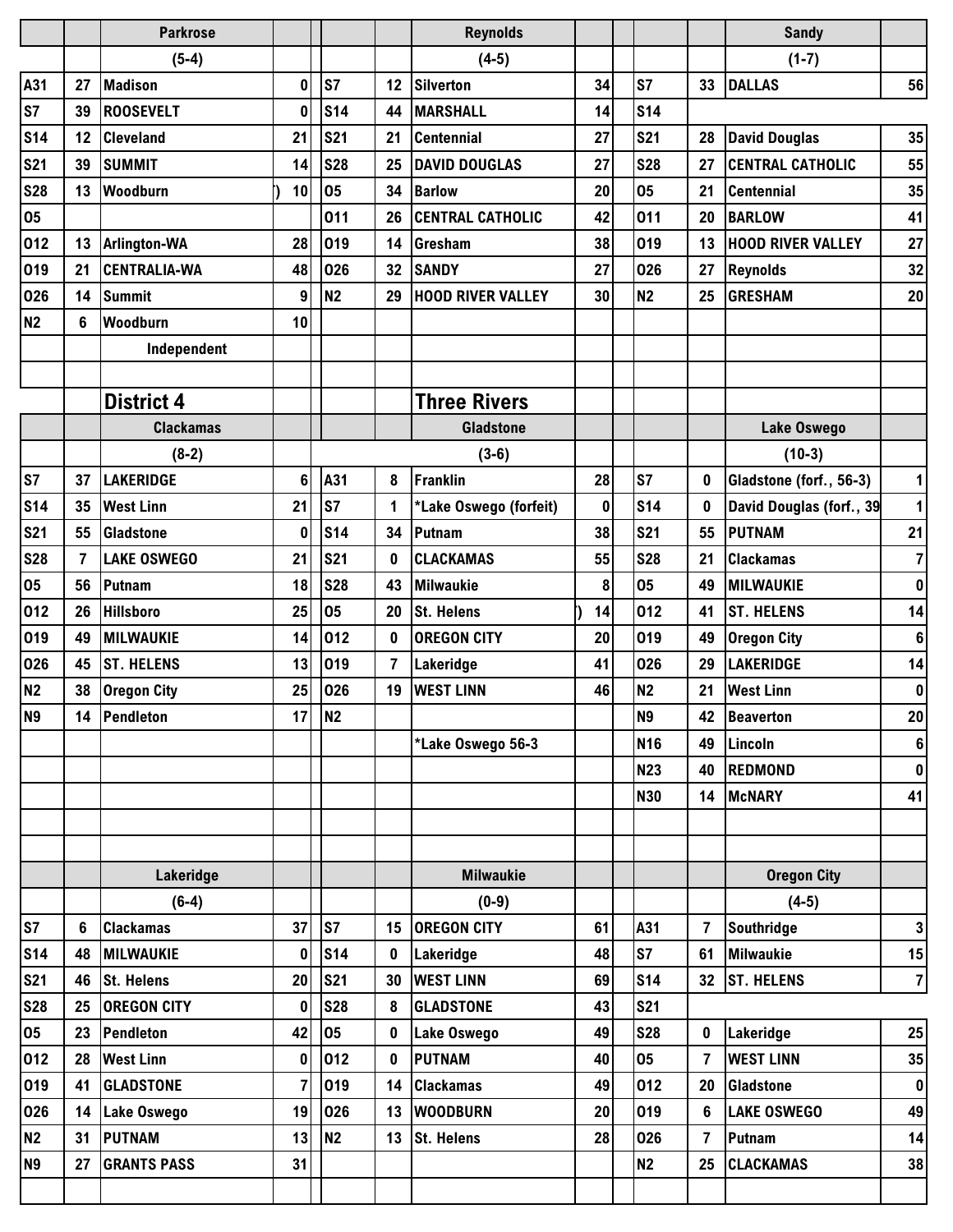|            |              | <b>Putnam</b>           |                |                 |                | <b>St. Helens</b>            |                |                |    | <b>West Linn</b>          |    |                  |
|------------|--------------|-------------------------|----------------|-----------------|----------------|------------------------------|----------------|----------------|----|---------------------------|----|------------------|
|            |              | $(4-5)$                 |                |                 |                | $(1-8)$                      |                |                |    | $(6-3)$                   |    |                  |
| S7         | 7            | <b>WEST LINN</b>        | 14             | <b>S7</b>       | 14             | <b>Grant</b>                 | 41             | <b>S7</b>      | 14 | Putnam                    |    | $\overline{7}$   |
| <b>S14</b> | 38           | <b>GLADSTONE</b>        | 34             | <b>S14</b>      | 7              | <b>Oregon City</b>           | 32             | <b>S14</b>     | 21 | <b>CLACKAMAS</b>          |    | 35               |
| <b>S21</b> | 21           | Lake Oswego             | 55             | <b>S21</b>      | 20             | <b>LAKERIDGE</b>             | 46             | <b>S21</b>     | 69 | <b>Milwaukie</b>          |    | 30               |
| <b>S28</b> | 21           | <b>Sunset</b>           | 35             | <b>S28</b>      | 6              | <b>West Linn</b>             | 32             | <b>S28</b>     | 32 | <b>ST. HELENS</b>         |    | $\boldsymbol{6}$ |
| 05         | 18           | <b>CLACKAMAS</b>        | 56             | 05              | 14             | <b>GLADSTONE</b> (ot)        | 20             | 05             | 35 | <b>Oregon City</b>        |    | $\overline{7}$   |
| 012        | 40           | <b>Milwaukie</b>        | 0              | 012             | 14             | Lake Oswego                  | 41             | 012            | 0  | <b>LAKERIDGE</b>          |    | 28               |
| 019        | 46           | <b>St. Helens</b>       | 26             | 019             | 26             | <b>PUTNAM</b>                | 46             | 019            | 37 | <b>HERMISTON</b>          |    | 13               |
| 026        | 14           | <b>OREGON CITY</b>      | $\overline{7}$ | 026             | 13             | <b>Clackamas</b>             | 45             | 026            | 46 | Gladstone                 |    | 19               |
| <b>N2</b>  | 13           | Lakeridge               | 31             | N <sub>2</sub>  | 28             | <b>MILWAUKIE</b>             | 13             | N <sub>2</sub> | 0  | <b>LAKE OSWEGO</b>        |    | 21               |
|            |              |                         |                |                 |                |                              |                |                |    |                           |    |                  |
|            |              |                         |                |                 |                | <b>District 5 Midwestern</b> |                |                |    |                           |    |                  |
|            |              | <b>Churchill</b>        |                |                 |                | <b>Marshfield</b>            |                |                |    | <b>North Bend</b>         |    |                  |
|            |              | $(7-3)$                 |                |                 |                | $(8-4)$                      |                |                |    |                           |    |                  |
| S7         | 54           | <b>North Eugene</b>     | 6              | ls7             | 38             | <b>SPRINGFIELD</b>           | $\mathbf 0$    | <b>S7</b>      | 0  | <b>Sheldon</b>            |    | 57               |
| <b>S14</b> | 53           | *Springfield            | 7              | <b>S14</b>      | 27             | <b>Thurston</b>              | $\bf{0}$       | <b>S14</b>     | 12 | *North Eugene             |    | 21               |
| <b>S21</b> | 18           | <b>THURSTON</b>         | 21             | <b>S21</b>      | 20             | <b>WILLAMETTE (ot)</b>       | 21             | <b>S21</b>     | 21 | <b>Springfield</b>        |    | 26               |
| <b>S28</b> | 20           | <b>Willamette (ot)</b>  | 19             | <b>S28</b>      | 22             | <b>SOUTH EUGENE</b>          | 13             | <b>S28</b>     | 0  | <b>THURSTON</b>           |    | 57               |
| 05         | 46           | <b>MARSHFIELD</b>       | 13             | 05              | 13             | <b>Churchill</b>             | 46             | 05             | 0  | Willaemtte                |    | 57               |
| 012        | 46           | <b>South Eugene</b>     | 20             | 012             | 35             | <b>North Bend</b>            | 13             | 012            | 13 | <b>MARSHFIELD</b>         |    | 35               |
| 019        | 61           | <b>NORTH BEND</b>       | 20             | 019             | 21             | <b>CROOK COUNTY</b>          | $\overline{7}$ | 019            | 20 | <b>Churchill</b>          |    | 61               |
| 026        | 28           | <b>SHELDON</b>          | 31             | 026             | 20             | Sheldon                      | 41             | 026            | 18 | <b>SOUTH EUGENE</b>       |    | 21               |
| <b>N2</b>  | 28           | <b>CENTRAL CATHOLIC</b> | 20             | N <sub>2</sub>  | 40             | <b>NORTH EUGENE</b>          | 8              | <b>N3</b>      | 34 | <b>Summit</b>             |    | 6                |
| <b>N9</b>  | 26           | <b>Jesuit</b>           | 49             | N <sub>9</sub>  | 14             | <b>TUALATIN</b>              | $\overline{7}$ |                |    | *called lightning         |    |                  |
|            |              | *called lightning       |                | N <sub>16</sub> | 14             | <b>Grants Pass</b>           | 7              |                |    | early 4th qtr             |    |                  |
|            |              | early 4th qtr           |                | <b>N23</b>      | $\overline{7}$ | <b>GLENCOE</b>               | 34             |                |    |                           |    |                  |
|            |              |                         |                |                 |                |                              |                |                |    |                           |    |                  |
|            |              | <b>North Eugene</b>     |                |                 |                | <b>Sherldon</b>              |                |                |    | <b>South Eugene</b>       |    |                  |
|            |              | $(1-8)$                 |                |                 |                | $(12-1)$                     |                |                |    | $(3-6)$                   |    |                  |
| S7         | 6            | <b>CHURCHILL</b>        | 54             | ls7             | 57             | <b>NORTH BEND</b>            | $\pmb{0}$      | <b>S7</b>      | 19 | <b>Grants Pass</b>        |    | 34               |
| <b>S14</b> | 21           | *North Bend             | 12             | S <sub>14</sub> | 21             | *Roseburg (no contest)       | 22             | <b>S14</b>     | 0  | Willamette (3 qtr, lightn |    | 47               |
| <b>S21</b> | 0            | <b>Crook County</b>     | 42             | <b>S21</b>      | 29             | <b>South Eugene</b>          | $\pmb{0}$      | <b>S21</b>     | 0  | <b>SHELDON</b>            |    | 29               |
| <b>S28</b> | 0            | <b>SHELDON</b>          | 49             | <b>S28</b>      | 49             | <b>North Eugene</b>          | $\pmb{0}$      | <b>S28</b>     | 13 | <b>Marshfield</b>         |    | 22               |
| 05         | 16           | <b>South Eugene</b>     | 22             | 05              | 56             | <b>SPRINGFIELD</b>           | 12             | 05             | 22 | <b>NORTH EUGENE</b>       |    | 16               |
| 012        | 0            | Springfield             | 51             | 012             | 22             | <b>THURSTON</b>              | 19             | 012            | 20 | <b>CHURCHILL</b>          |    | 46               |
| 019        | 0            | <b>Thurston</b>         | 47             | 019             | 21             | Willamette                   | $\bf 6$        | 019            | 21 | <b>SPRINGFIELD</b>        | T) | 20               |
| 026        | $\mathbf{2}$ | <b>WILLAMETTE</b>       | 38             | 026             | 41             | <b>MARSHFIELD</b>            | 20             | 026            | 21 | <b>North Bend</b>         |    | 18               |
| <b>N2</b>  | 6            | <b>Marshfield</b>       | 49             | <b>N2</b>       | 31             | <b>Churchill</b>             | 28             | <b>N2</b>      | 8  | <b>THURSTON</b>           |    | 34               |
| <b>N9</b>  |              | *called lightning       |                | <b>N9</b>       | 28             | <b>Centennial</b>            | 24             |                |    |                           |    |                  |
| <b>N16</b> |              | early 4th qtr           |                | <b>N16</b>      | 35             | <b>Sunset</b>                | 28             |                |    |                           |    |                  |
|            |              |                         |                | <b>N23</b>      | 35             | <b>PENDLETON</b>             | 14             |                |    |                           |    |                  |
|            |              |                         |                | <b>N30</b>      | 52             | <b>Glencoe</b>               | 21             |                |    |                           |    |                  |
|            |              |                         |                | D <sub>6</sub>  | 10             | <b>McNary</b>                | 35             |                |    |                           |    |                  |
|            |              |                         |                |                 |                | *called lightning            |                |                |    |                           |    |                  |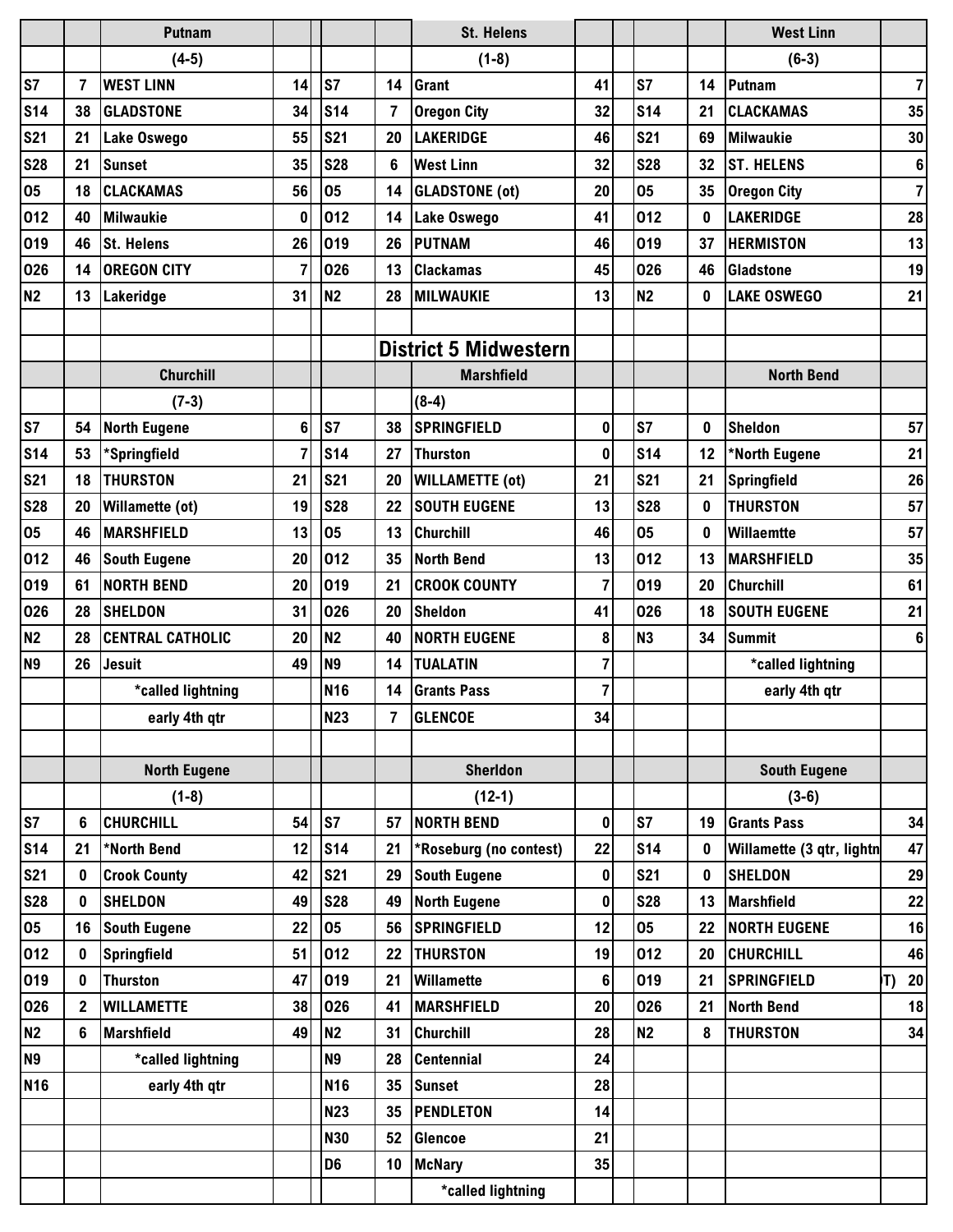|                 |                | <b>Springfield</b>     |                |                |                  | <b>Thurston</b>                   |           |                 |              | <b>Willamette</b>     |                  |
|-----------------|----------------|------------------------|----------------|----------------|------------------|-----------------------------------|-----------|-----------------|--------------|-----------------------|------------------|
|                 |                | $(2-7)$                |                |                |                  | $(5-4)$                           |           |                 |              |                       |                  |
| S7              | 0              | <b>Marshfield</b>      | 38             | S7             | 6                | <b>WILLAMETTE</b>                 | 12        | <b>S7</b>       | 12           | <b>Thurston</b>       | 6                |
| S <sub>14</sub> | $\overline{7}$ | *CHURCHILL             | 53             | <b>S14</b>     | $\bf{0}$         | <b>MARSHFIELD</b>                 | 27        | S <sub>14</sub> | 47           | *SOUTH EUGENE         | $\pmb{0}$        |
| <b>S21</b>      | 26             | <b>NORTH BEND</b>      | 21             | <b>S21</b>     | 21               | <b>Churchill</b>                  | 18        | <b>S21</b>      | 21           | Marshfield (ot)       | 20               |
| <b>S28</b>      | 14             | <b>BEND</b>            | 30             | <b>S28</b>     | 57               | <b>North Bend</b>                 | 0         | <b>S28</b>      | 19           | <b>CHURCHILL (ot)</b> | 20               |
| 05              | 12             | <b>Sheldon</b>         | 56             | 05             | $\overline{7}$   | <b>REDMOND</b>                    | 23        | 05              | 57           | NORTH BEND            | $\pmb{0}$        |
| 012             | 51             | <b>NORTH EUGENE</b>    | $\bf{0}$       | 012            | 19               | <b>Sheldon</b>                    | 22        | 012             | 34           | <b>MOUNTAIN VIEW</b>  | 3                |
| 019             | 20             | South Eugene (ot)      | 21             | 019            | 47               | <b>NORTH EUGENE</b>               | $\pmb{0}$ | 019             | 6            | <b>SHELDON</b>        | 21               |
| 026             | 0              | <b>THURSTON</b>        | 48             | 026            | 48               | Springfield                       | 0         | 026             | 38           | <b>North Eugene</b>   | $\boldsymbol{2}$ |
| <b>N2</b>       | 6              | <b>WILLAMETTE</b>      | 40             | N <sub>2</sub> | 34               | <b>South Eugene</b>               | 8         | <b>N2</b>       | 40           | Springfield           | $\bf 6$          |
|                 |                | *called lightning      |                |                |                  |                                   |           | <b>N9</b>       | 24           | <b>LINCOLN</b>        | 30               |
|                 |                | early 4th qtr          |                |                |                  |                                   |           | <b>N16</b>      |              | *called lightning     |                  |
|                 |                |                        |                |                |                  |                                   |           | <b>N23</b>      |              | early 4th qtr         |                  |
|                 |                |                        |                |                |                  |                                   |           |                 |              |                       |                  |
|                 |                |                        |                |                |                  | <b>District 6 Southern Oregon</b> |           |                 |              |                       |                  |
|                 |                | <b>Ashland</b>         |                |                |                  | <b>Crater</b>                     |           |                 |              | <b>Eagle Point</b>    |                  |
|                 |                | $(3-6)$                |                |                |                  | $(1-8)$                           |           |                 |              | $(2-7)$               |                  |
| S7              | 26             | <b>COLLEGE PARK-CA</b> | 25             | S7             | 12               | Redmond                           | 43        | <b>S7</b>       | 42           | <b>Summit</b>         | $\overline{7}$   |
| <b>S14</b>      | 20             | <b>GRESHAM</b>         | 27             | <b>S14</b>     | 13               | <b>CROOK COUNTY</b>               | 31        | <b>S14</b>      | 21           | <b>BENSON</b>         | 38               |
| <b>S21</b>      | $\overline{7}$ | <b>SOUTH MEDFORD</b>   | 38             | <b>S21</b>     | $\overline{7}$   | <b>GRANTS PASS</b>                | 42        | <b>S21</b>      | 13           | <b>KLAMATH UNION</b>  | 28               |
| <b>S28</b>      | 19             | <b>Klamath Union</b>   | 15             | <b>S28</b>     | $\boldsymbol{2}$ | Roseburg                          | 42        | <b>S28</b>      | 13           | <b>South Medford</b>  | 36               |
| 05              | 7              | <b>Grants Pass</b>     | 36             | 05             | 27               | <b>SOUTH MEDFORD</b>              | 56        | 05              | 14           | <b>ROSEBURG</b>       | 56               |
| 012             | 30             | <b>North Medford</b>   | 62             | 012            | 14               | <b>Eagle Point</b>                | 12        | 012             | 12           | <b>CRATER</b>         | 14               |
| 019             | 19             | <b>EAGLE POINT</b>     | 27             | 019            | $\bf{0}$         | <b>NORTH MEDFORD</b>              | 45        | 019             | 27           | <b>Ashland</b>        | 19               |
| 026             | 32             | <b>CRATER</b>          | 22             | 026            | 22               | <b>Ashland</b>                    | 32        | 026             | 15           | <b>NORTH MEDFORD</b>  | 36               |
| N <sub>2</sub>  |                | 35 Roseburg            |                | 52 N2          | 21               | <b>KLAMATH UNION</b>              | 43        | <b>N2</b>       |              | 15 Grants Pass        | 29               |
|                 |                |                        |                |                |                  |                                   |           |                 |              |                       |                  |
|                 |                |                        |                |                |                  |                                   |           |                 |              |                       |                  |
|                 |                | <b>Grants Pass</b>     |                |                |                  |                                   |           |                 |              | <b>Klamath Union</b>  |                  |
|                 |                | $(8-3)$                |                |                |                  |                                   |           |                 |              | $(3-6)$               |                  |
| S7              |                | 34 SOUTH EUGENE        | 19             |                |                  |                                   |           | S7              |              | 19 MAZAMA             | 23               |
| <b>S14</b>      | 30             | <b>Mountain View</b>   | 0              |                |                  |                                   |           | <b>S14</b>      | 49           | <b>SUMMIT</b>         | $\mathbf{2}$     |
| <b>S21</b>      |                | 42 Crater              | 7              |                |                  |                                   |           | <b>S21</b>      |              | 28 Eagle Point        | 13               |
| <b>S28</b>      | 20             | <b>North Medford</b>   | 3              |                |                  |                                   |           | <b>S28</b>      |              | 15 ASHLAND            | 19               |
| 05              | 36             | <b>ASHLAND</b>         | $\overline{7}$ |                |                  |                                   |           | 05              | $\bf{0}$     | <b>North Medford</b>  | 45               |
| 012             | 47             | <b>Klamath Union</b>   | 25             |                |                  |                                   |           | 012             |              | 25 GRANTS PASS        | 47               |
| 019             | 21             | <b>ROSEBURG</b>        | 26             |                |                  |                                   |           | 019             |              | 14 South Medford      | 33               |
| 026             | 27             | <b>South Medford</b>   | 48             |                |                  |                                   |           | 026             | $\mathbf{0}$ | <b>ROSEBURG</b>       | 44               |
| <b>N2</b>       | 29             | <b>EAGLE POINT</b>     | 15             |                |                  |                                   |           | <b>N2</b>       |              | 43 Crater             | 21               |
| N <sub>9</sub>  | 31             | <b>LAKERIDGE</b>       | 27             |                |                  |                                   |           | N <sub>9</sub>  |              |                       |                  |
| <b>N16</b>      | $\overline{7}$ | <b>MARSHFIELD</b>      | 14             |                |                  |                                   |           | N <sub>16</sub> |              |                       |                  |
|                 |                |                        |                |                |                  |                                   |           |                 |              |                       |                  |
|                 |                |                        |                |                |                  |                                   |           |                 |              |                       |                  |
|                 |                |                        |                |                |                  |                                   |           |                 |              |                       |                  |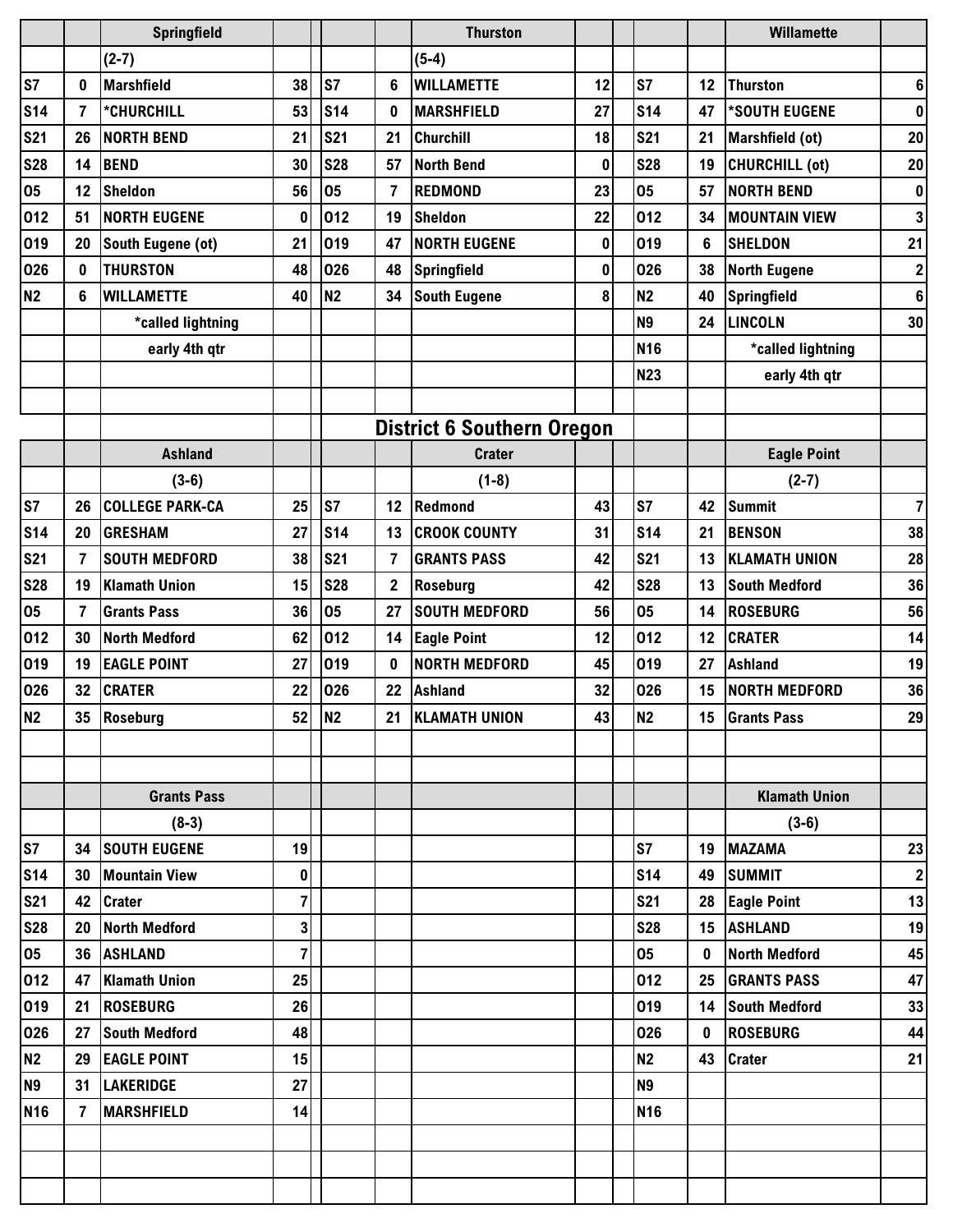|                |                 | <b>North Medford</b> |                |                 |                 | <b>Roseburg</b>                 |                |                 |                 | <b>South Medford</b>   |                  |
|----------------|-----------------|----------------------|----------------|-----------------|-----------------|---------------------------------|----------------|-----------------|-----------------|------------------------|------------------|
|                |                 | $(7-3)$              |                |                 |                 | $(10-1)$                        |                |                 |                 | $(7-2)$                |                  |
| S7             | 42              | <b>MOUNTAIN VIEW</b> | $\overline{7}$ | S7              | 35              | <b>Bend</b>                     | 27             | S7              | 43              | <b>Del Norte-CA</b>    | 19               |
| <b>S14</b>     | 44              | <b>Bend</b>          | 12             | <b>S14</b>      | 22              | <b>SHELDON</b> (no cont., light | 21             | S <sub>14</sub> | 44              | <b>REDMOND</b>         | $\boldsymbol{2}$ |
| <b>S21</b>     | 0               | <b>ROSEBURG</b>      | 47             | <b>S21</b>      | 47              | <b>North Medford</b>            | $\pmb{0}$      | <b>S21</b>      | 38              | <b>Ashland</b>         | $\overline{7}$   |
| <b>S28</b>     | 3               | <b>GRANTS PASS</b>   | 20             | <b>S28</b>      | 42              | <b>CRATER</b>                   | $\overline{2}$ | <b>S28</b>      | 36              | <b>EAGLE POINT</b>     | 13               |
| 05             | 45              | <b>KLAMATH UNION</b> | 0              | 05              | 56              | <b>Eagle Point</b>              | 14             | 05              | 56              | <b>Crater</b>          | 27               |
| 012            | 62              | <b>ASHLAND</b>       | 30             | 012             | 34              | <b>SOUTH MEDFORD</b>            | 10             | 012             | 10              | Roseburg               | 34               |
| 019            | 45              | <b>Crater</b>        | $\bf{0}$       | 019             | 26              | <b>Grants Pass</b>              | 21             | 019             | 33              | <b>Klamath Union</b>   | 14               |
| 026            | 36              | <b>Eagle Point</b>   | 15             | 026             | 44              | <b>Klamath Union</b>            | $\mathbf 0$    | 026             | 48              | <b>GRANTS PASS</b>     | 27               |
| <b>N2</b>      | 31              | <b>South Medford</b> | 28             | <b>N2</b>       | 42              | <b>ASHLAND</b>                  | 35             | <b>N2</b>       | 28              | NORTH MEDFORD          | 31               |
| N <sub>9</sub> | 35              | <b>SUNSET</b>        | 45             | N <sub>9</sub>  | 37              | <b>Hermiston</b>                | 14             |                 |                 |                        |                  |
|                |                 |                      |                | N <sub>16</sub> | $\mathbf{0}$    | <b>McNary</b>                   | 27             |                 |                 |                        |                  |
|                |                 |                      |                |                 |                 |                                 |                |                 |                 |                        |                  |
|                |                 |                      |                |                 |                 |                                 |                |                 |                 |                        |                  |
|                |                 |                      |                |                 |                 | <b>District 7 IMC</b>           |                |                 |                 |                        |                  |
|                |                 | <b>Bend</b>          |                |                 |                 |                                 |                |                 |                 | <b>Crook County</b>    |                  |
|                |                 | $(3-6)$              |                |                 |                 |                                 |                |                 |                 | $(3-6)$                |                  |
| A31            | 12              | <b>BEAVERTON</b>     | 33             |                 |                 |                                 |                | <b>S7</b>       | 33              | <b>ILLINOIS VALLEY</b> | 30               |
| S7             | 27              | <b>ROSEBURG</b>      | 35             |                 |                 |                                 |                | <b>S14</b>      | 31              | <b>Crater</b>          | 13               |
| <b>S14</b>     | 12              | <b>NORTH MEDFORD</b> | 44             |                 |                 |                                 |                | <b>S21</b>      | 42              | <b>NORTH EUGENE</b>    | $\pmb{0}$        |
| <b>S21</b>     | 0               | Pendleton            | 30             |                 |                 |                                 |                | <b>S28</b>      | 6               | <b>PENDLETON</b>       | 42               |
| <b>S28</b>     | 30              | Springfield          | 14             |                 |                 |                                 |                | 05              | 22              | <b>Mountain View</b>   | 25               |
| 05             | 14              | <b>HERMISTON</b>     | 21             |                 |                 |                                 |                | 012             | 7               | <b>Hermiston</b>       | 35               |
| 011            | 13              | Redmond              | 39             |                 |                 |                                 |                | 019             | $\overline{7}$  | <b>Marshfield</b>      | 21               |
| 019            | 31              | <b>Mountain View</b> | 24             |                 |                 |                                 |                | 026             | 12 <sup>°</sup> | <b>REMOND</b>          | 35               |
| 026            |                 |                      |                |                 |                 |                                 |                | <b>N2</b>       | 10              | <b>Bend</b>            | $12$             |
| N <sub>2</sub> | 12              | <b>CROOK COUNTY</b>  | 10             |                 |                 |                                 |                |                 |                 |                        |                  |
|                |                 |                      |                |                 |                 |                                 |                |                 |                 |                        |                  |
|                |                 | <b>Hermiston</b>     |                |                 |                 | <b>Mountain View</b>            |                |                 |                 | <b>Pendleton</b>       |                  |
|                |                 | $(7-3)$              |                |                 |                 | $(2-7)$                         |                |                 |                 | $(10-2)$               |                  |
| S7             | 49              | <b>ALOHA</b>         | 14             | A31             |                 | 47 Hood River Valley            | 44             | A31             | 28              | LEWISTON-UD            | 13               |
| <b>S14</b>     | 43              | <b>The Dalles</b>    | 14             | ls7             | $\overline{7}$  | <b>North Medford</b>            | 42             | S7              | 17              | <b>West Valley-WA</b>  | $\bf 6$          |
| <b>S21</b>     | 48              | Middleton-ID         | 20             | S <sub>14</sub> | $\mathbf 0$     | <b>GRANTS PASS</b>              | 30             | <b>S14</b>      | 37              | <b>LA GRANDE</b>       | $\pmb{0}$        |
| <b>S28</b>     | 46              | <b>Mountain View</b> | 17             | <b>S21</b>      | 35 <sub>5</sub> | Redmond                         | 36             | <b>S21</b>      | 30              | <b>BEND</b>            | $\pmb{0}$        |
| 05             | 21              | <b>Bend</b>          | 14             | <b>S28</b>      | 17              | <b>HERMISTON</b>                | 46             | <b>S28</b>      | 42              | <b>Crook County</b>    | $\bf 6$          |
| 012            | 35              | <b>CROOK COUNTY</b>  | $\overline{7}$ | 05              |                 | 25 CROOK COUNTY                 | 22             | 05              |                 | 42 Lakeridge           | 23               |
| 019            | 13              | <b>West Linn</b>     | 37             | 011             | $\mathbf{3}$    | Willamette                      | 34             | 012             |                 |                        |                  |
| 026            | 21              | <b>PENDLETON</b>     | 41             | 019             | 24              | <b>BEND</b>                     | 31             | 019             | 26              | Redmond                | 40               |
| N <sub>2</sub> | 32 <sub>2</sub> | Redmond              | 21             | 026             |                 |                                 |                | 026             | 41              | <b>Hermiston</b>       | 21               |
| N <sub>9</sub> | 14              | <b>ROSEBURG</b>      | 37             | N <sub>2</sub>  | 14              | <b>PENDLETON</b>                | 33             | <b>N2</b>       | 33              | <b>Mountain View</b>   | 14               |
|                |                 |                      |                |                 |                 |                                 |                | <b>N9</b>       | 17              | <b>CLACKAMAS</b>       | 14               |
|                |                 |                      |                |                 |                 |                                 |                | <b>N16</b>      | 34              | <b>South Salem</b>     | 16               |
|                |                 |                      |                |                 |                 |                                 |                | <b>N23</b>      |                 | 14 Sheldon             | 35               |
|                |                 |                      |                |                 |                 |                                 |                |                 |                 |                        |                  |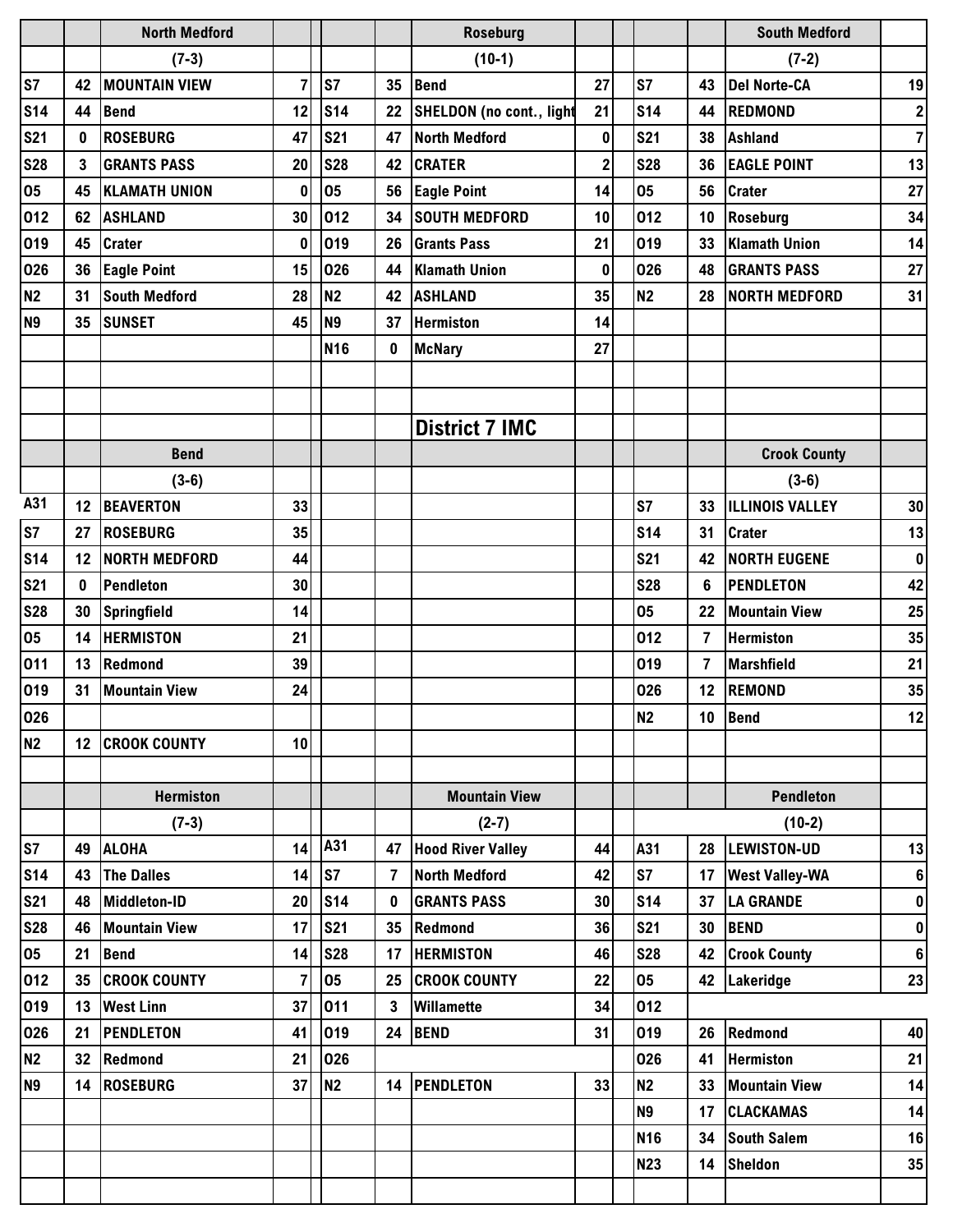|                |                | <b>Redmond</b>         |              |                 |                |                          |         |                |                | <b>Summit</b>          |    |                         |
|----------------|----------------|------------------------|--------------|-----------------|----------------|--------------------------|---------|----------------|----------------|------------------------|----|-------------------------|
|                |                | $(9-3)$                |              |                 |                |                          |         |                |                | $(2-7)$                |    |                         |
| S7             | 43             | <b>CRATER</b>          | 12           |                 |                |                          |         | <b>S7</b>      | $\overline{7}$ | <b>Eagle Point</b>     |    | 42                      |
| <b>S14</b>     | $\overline{2}$ | <b>South Medford</b>   | 44           |                 |                |                          |         | <b>S14</b>     | $\mathbf{2}$   | <b>Klamath Union</b>   |    | 49                      |
| <b>S21</b>     | 36             | <b>MOUNTAIN VIEW</b>   | 35           |                 |                |                          |         | <b>S21</b>     | 14             | <b>Parkrose</b>        |    | 39                      |
| <b>S28</b>     | 36             | <b>Summit</b>          | 14           |                 |                |                          |         | <b>S28</b>     | 14             | Renond                 |    | 36                      |
| 05             | 23             | <b>Thurston</b>        | 7            |                 |                |                          |         | 05             | 32             | Woodburn               |    | 14                      |
| 011            | 39             | <b>BEND</b>            | 13           |                 |                |                          |         | 012            | 35             | Lakeview               |    | 20                      |
| 019            | 40             | <b>PENDLETON</b>       | 26           |                 |                |                          |         | 019            | 14             | Woodburn               |    | 27                      |
| 026            | 35             | <b>Crook County</b>    | 12           |                 |                |                          |         | 026            | 9              | Parkroser              |    | 14                      |
| N <sub>2</sub> | 21             | <b>HERMISTON</b>       | 32           |                 |                |                          |         | <b>N3</b>      | 6              | <b>North Bend</b>      |    | 34                      |
| N <sub>9</sub> | 33             | <b>South Albany</b>    | 14           |                 |                |                          |         |                |                | Independent            |    |                         |
| <b>N16</b>     | 33             | <b>GRESHAM</b>         | 21           |                 |                |                          |         |                |                |                        |    |                         |
| <b>N23</b>     | $\mathbf 0$    | Lake Oswego            | 40           |                 |                |                          |         |                |                |                        |    |                         |
|                |                |                        |              |                 |                |                          |         |                |                |                        |    |                         |
|                |                |                        |              |                 |                | <b>District 8 Valley</b> |         |                |                |                        |    |                         |
|                |                | <b>Corvallis</b>       |              |                 |                |                          |         |                |                | <b>Crescent Valley</b> |    |                         |
|                |                | $(1-8)$                |              |                 |                |                          |         |                |                | $(3-6)$                |    |                         |
| S7             | 12             | Lebanon                | 30           |                 |                |                          |         | S <sub>7</sub> | 6              | <b>McNARY</b>          |    | 42                      |
| <b>S14</b>     | $\mathbf 0$    | <b>WEST ALBANY</b>     | 42           |                 |                |                          |         | <b>S14</b>     | $\overline{7}$ | <b>LEBANON</b>         |    | 28                      |
| <b>S21</b>     | $\overline{7}$ | <b>Sprague</b>         | 30           |                 |                |                          |         | <b>S21</b>     | 35             | <b>West Albany</b>     | T) | 34                      |
| <b>S28</b>     | $\overline{7}$ | <b>NORTH SALEM</b>     | 28           |                 |                |                          |         | <b>S28</b>     | 14             | <b>SPRAGUE</b>         |    | 27                      |
| 05             | 6              | <b>McKay</b>           | 30           |                 |                |                          |         | 05             | 34             | <b>North Salem</b>     |    | 16                      |
| 012            | $\mathbf 0$    | <b>SOUTH ALBANY</b>    | 38           |                 |                |                          |         | 012            | 22             | <b>McKAY</b>           |    | 21                      |
| 019            | $\overline{2}$ | <b>South Salem</b>     | 35           |                 |                |                          |         | 019            | 7              | <b>South Albany</b>    |    | 24                      |
| 026            | $\mathbf 0$    | <b>McNary</b>          | 50           |                 |                |                          |         | 026            | 14             | <b>SOUTH SALEM</b>     |    | 47                      |
| N <sub>2</sub> | 7              | <b>CRESCENT VALLEY</b> | $\mathbf{0}$ |                 |                |                          |         | <b>N2</b>      | 0              | <b>Corvallis</b>       |    | $\overline{\mathbf{r}}$ |
|                |                |                        |              |                 |                |                          |         |                |                |                        |    |                         |
|                |                | Lebanon                |              |                 |                | <b>McKay</b>             |         |                |                | <b>McNary</b>          |    |                         |
|                |                | $(3-6)$                |              |                 |                | $(6-5)$                  |         |                |                | $(13-1)$               |    |                         |
| S7             | 30             | <b>CORVALLIS</b>       | 12           | ls7             | 21             | <b>North Salem</b>       | 22      | S7             | 42             | <b>Crescent Valley</b> |    | $\bf 6$                 |
| <b>S14</b>     | 28             | <b>Crescent Valley</b> | 7            | S <sub>14</sub> | 6              | <b>McNary</b>            | 30      | <b>S14</b>     | 30             | <b>McKAY</b>           |    | $\bf 6$                 |
| <b>S21</b>     | 20             | <b>McNARY</b>          | 51           | <b>S21</b>      | 45             | <b>SOUTH ALBANY</b>      | 23      | <b>S21</b>     | 51             | Lebanon                |    | 20                      |
| <b>S28</b>     | 21             | <b>WEST ALBANY</b>     | 35           | <b>S28</b>      | $\overline{7}$ | <b>South Salem</b>       | 35      | <b>S28</b>     | 41             | <b>SOUTH ALBANY</b>    |    | 16                      |
| 05             | 10             | <b>Sprague</b>         | 40           | 05              | 30             | <b>CORVALLIS</b>         | $\bf 6$ | 05             | 30             | <b>West Albany</b>     |    | $\overline{7}$          |
| 012            | 29             | <b>NORTH SALEM</b>     | 8            | 012             | 21             | <b>Crescent Valley</b>   | 22      | 012            | 19             | <b>SOUTH SALEM</b>     |    | 26                      |
| 019            | 34             | <b>McKay</b>           | 35           | 019             | 35             | <b>LEBANON</b>           | 34      | 019            | 36             | <b>Sprague</b>         |    | $\boldsymbol{6}$        |
| 026            | 18             | <b>SOUTH ALBANY</b>    | 59           | 026             | 35             | <b>West Albany</b>       | 33      | 026            | 50             | <b>CORVALLIS</b>       |    | $\pmb{0}$               |
| <b>N2</b>      | $\overline{7}$ | <b>South Salem</b>     | 44           | N <sub>2</sub>  | 33             | <b>SPRAGUE</b>           | 32      | N <sub>2</sub> | 40             | <b>North Salem</b>     |    | 8                       |
|                |                |                        |              | <b>N9</b>       | 42             | <b>DAVID DOUGLAS</b>     | 20      | N <sub>9</sub> | 41             | <b>Tigard</b>          |    | 27                      |
|                |                |                        |              | <b>N16</b>      | 26             | <b>GLENCOE</b>           | 56      | <b>N16</b>     | 27             | <b>ROSEBURG</b>        |    | $\pmb{0}$               |
|                |                |                        |              |                 |                |                          |         | <b>N23</b>     | 47             | <b>JESUIT</b>          |    | 20                      |
|                |                |                        |              |                 |                |                          |         | <b>N30</b>     | 41             | Lake Oswego            |    | 14                      |
|                |                |                        |              |                 |                |                          |         | D <sub>6</sub> | 35             | <b>Sheldon</b>         |    | 10                      |
|                |                |                        |              |                 |                |                          |         |                |                |                        |    |                         |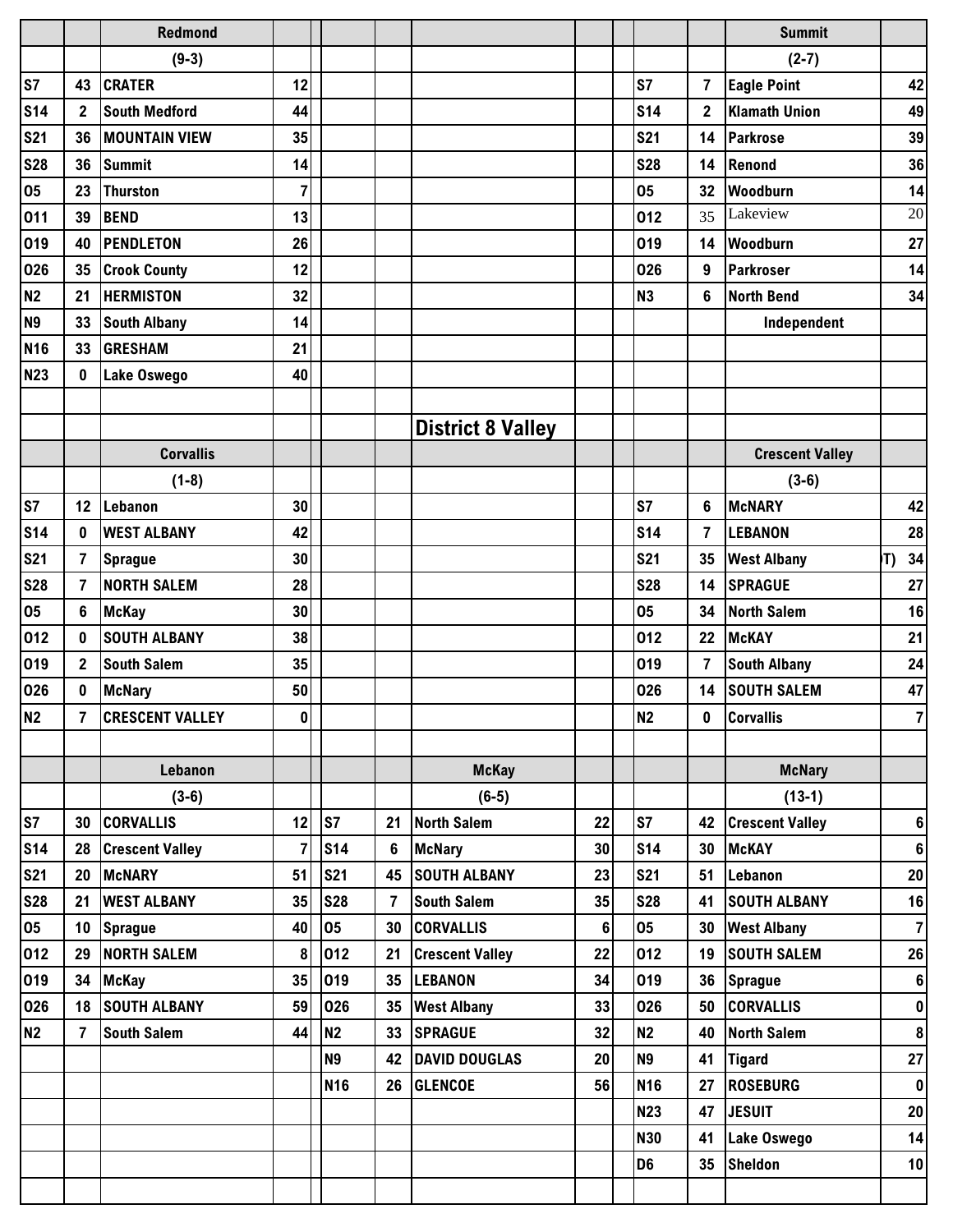|                |                | <b>North Salem</b>                 |                |                |                | <b>South Albany</b>      |                |                 |                | <b>South Salem</b>     |                  |
|----------------|----------------|------------------------------------|----------------|----------------|----------------|--------------------------|----------------|-----------------|----------------|------------------------|------------------|
|                |                | $(2-7)$                            |                |                |                | $(6-4)$                  |                |                 |                | $(10-1)$               |                  |
| S7             | 22             | <b>McKAY</b>                       | 21             | S7             | 35             | <b>Sprague</b>           | $\overline{7}$ | <b>S7</b>       | 37             | <b>West Albany</b>     | 14               |
| <b>S14</b>     | 0              | <b>South Albany</b>                | 35             | <b>S14</b>     | 35             | <b>NORTH SALEM</b>       | $\bf{0}$       | S <sub>14</sub> | 48             | <b>SPRAGUE</b>         | 10               |
| <b>S21</b>     | 0              | <b>SOUTH SALEM</b>                 | 48             | <b>S21</b>     | 23             | <b>McKay</b>             | 45             | <b>S21</b>      | 48             | <b>North Salem</b>     | $\pmb{0}$        |
| <b>S28</b>     | 28             | <b>Corvallis</b>                   | 7              | <b>S28</b>     | 16             | <b>McNary</b>            | 41             | <b>S28</b>      | 35             | <b>McKAY</b>           | $\overline{7}$   |
| 05             | 16             | <b>CRESCENT VALLEY</b>             | 34             | 05             | $\overline{7}$ | <b>South Salem</b>       | 40             | 05              | 40             | <b>SOUTH ALBANY</b>    | $\overline{7}$   |
| 012            | 8              | Lebanon                            | 29             | 012            | 38             | <b>Corvallis</b>         | $\mathbf 0$    | 012             | 26             | <b>McNary</b>          | 19               |
| 019            | 24             | <b>WEST ALBANY</b>                 | 30             | 019            | 24             | <b>CRESCENT VALLEY</b>   | $\overline{7}$ | 019             | 35             | <b>CORVALLIS</b>       | $\boldsymbol{2}$ |
| 026            | 16             | <b>Sprague</b>                     | 35             | 026            | 59             | <b>LEBANON</b>           | 18             | 026             | 47             | <b>Crescent Valley</b> | 14               |
| N <sub>2</sub> | 8              | <b>McNARY</b>                      | 40             | N <sub>2</sub> | 41             | <b>WEST ALBANY</b>       | 13             | <b>N2</b>       | 44             | <b>LEBANON</b>         | $\overline{7}$   |
|                |                |                                    |                | N <sub>9</sub> | 14             | <b>REDMOND</b>           | 33             | <b>N9</b>       | 44             | <b>Jefferson</b>       | 14               |
|                |                |                                    |                |                |                |                          |                | <b>N16</b>      | 16             | <b>PENDLETON</b>       | 34               |
|                |                |                                    |                |                |                |                          |                |                 |                |                        |                  |
|                |                |                                    |                |                |                |                          |                |                 |                |                        |                  |
|                |                | <b>Sprague</b>                     |                |                |                |                          |                |                 |                | <b>West Albany</b>     |                  |
|                |                | $(4-5)$                            |                |                |                |                          |                |                 |                | $(4-5)$                |                  |
| S7             | $\overline{7}$ | <b>SOUTH ALBANY</b>                | 35             |                |                |                          |                | <b>S7</b>       | 14             | <b>SOUTH SALEM</b>     | 37               |
| <b>S14</b>     | 10             | <b>South Salem</b>                 | 48             |                |                |                          |                | <b>S14</b>      | 42             | <b>Corvallis</b>       | $\pmb{0}$        |
| <b>S21</b>     | 30             | <b>CORVALLIS</b>                   | $\overline{7}$ |                |                |                          |                | <b>S21</b>      | 34             | <b>CRESCENT VALLEY</b> | 35<br>T)         |
| <b>S28</b>     | 27             | <b>Crescent Valley</b>             | 14             |                |                |                          |                | <b>S28</b>      | 35             | Lebanon                | 21               |
| 05             | 40             | <b>LEBANON</b>                     | 10             |                |                |                          |                | 05              | $\overline{7}$ | <b>McNARY</b>          | 30               |
| 012            | 20             | <b>West Albany</b>                 | 45             |                |                |                          |                | 012             | 45             | <b>SPRAGUE</b>         | $\bf 6$          |
| 019            | 6              | <b>McNARY</b>                      | 37             |                |                |                          |                | 019             | 30             | <b>North Salem</b>     | 24               |
| 026            | 35             | <b>NORTH SALEM</b>                 | 16             |                |                |                          |                | 026             | 33             | <b>McKay</b>           | 35               |
| N2             | 32             | <b>McKay</b>                       | 33             |                |                |                          |                | N <sub>2</sub>  | 13             | <b>South Albany</b>    | 41               |
|                |                |                                    |                |                |                |                          |                |                 |                |                        |                  |
|                |                | <b>District 9</b>                  |                |                |                | Pac-8                    |                |                 |                |                        |                  |
|                |                | Canby                              |                |                |                | <b>Dallas</b>            |                |                 |                | <b>Forest Grove</b>    |                  |
|                |                | $(4-5)$                            |                |                |                | $(5-4)$                  |                |                 |                | $(3-6)$                |                  |
| S7             | 43             | <b>Marshall</b>                    | 22             | S7             | 56             | <b>Sandy</b>             | 33             | S7              | 27             | <b>DAVID DOUGLAS</b>   | 26               |
| <b>S14</b>     |                | at Franklin, cancelled, terrorists |                | <b>S14</b>     | 13             | <b>HOOD RIVER VALLEY</b> | $6\phantom{1}$ | <b>S14</b>      | 52             | Woodburn               | 10               |
| <b>S21</b>     | 31             | <b>Forest Grove</b>                | 7              | <b>S21</b>     | 31             | NEWBERG (ot)             | 28             | <b>S21</b>      | 7              | <b>CANBY</b>           | 31               |
| <b>S28</b>     | 28             | <b>TIGARD</b>                      | 21             | <b>S28</b>     | 21             | <b>Silverton</b>         | 26             | <b>S28</b>      | 19             | <b>NEWBERG</b>         | 14               |
| 05             | 22             | <b>Tualatin</b>                    | 36             | 05             | 15             | McMINNVILLE              | 22             | 05              | 0              | <b>SILVERTON</b>       | 41               |
| 012            | 18             | <b>DALLAS</b>                      | 23             | 012            | 23             | Canby                    | 18             | 012             | 6              | <b>McMinnville</b>     | 25               |
| 019            | 16             | <b>McMinnville</b>                 | 18             | 019            | 42             | <b>Forest Grove</b>      | 21             | 019             | 21             | <b>DALLAS</b>          | 42               |
| 026            | 28             | <b>SILVERTON</b>                   | 20             | 026            | 14             | <b>TIGARD</b>            | 31             | 026             | 12             | <b>TUALATIN</b>        | 42               |
| N <sub>2</sub> | 21             | Newberg (ot)                       | 28             | N <sub>2</sub> | 15             | <b>TUALATIN</b>          | 16             | N <sub>2</sub>  | $\mathbf 0$    | <b>Tigard</b>          | 20               |
|                |                |                                    |                |                |                |                          |                |                 |                |                        |                  |
|                |                |                                    |                |                |                |                          |                |                 |                |                        |                  |
|                |                |                                    |                |                |                |                          |                |                 |                |                        |                  |
|                |                |                                    |                |                |                |                          |                |                 |                |                        |                  |
|                |                |                                    |                |                |                |                          |                |                 |                |                        |                  |
|                |                |                                    |                |                |                |                          |                |                 |                |                        |                  |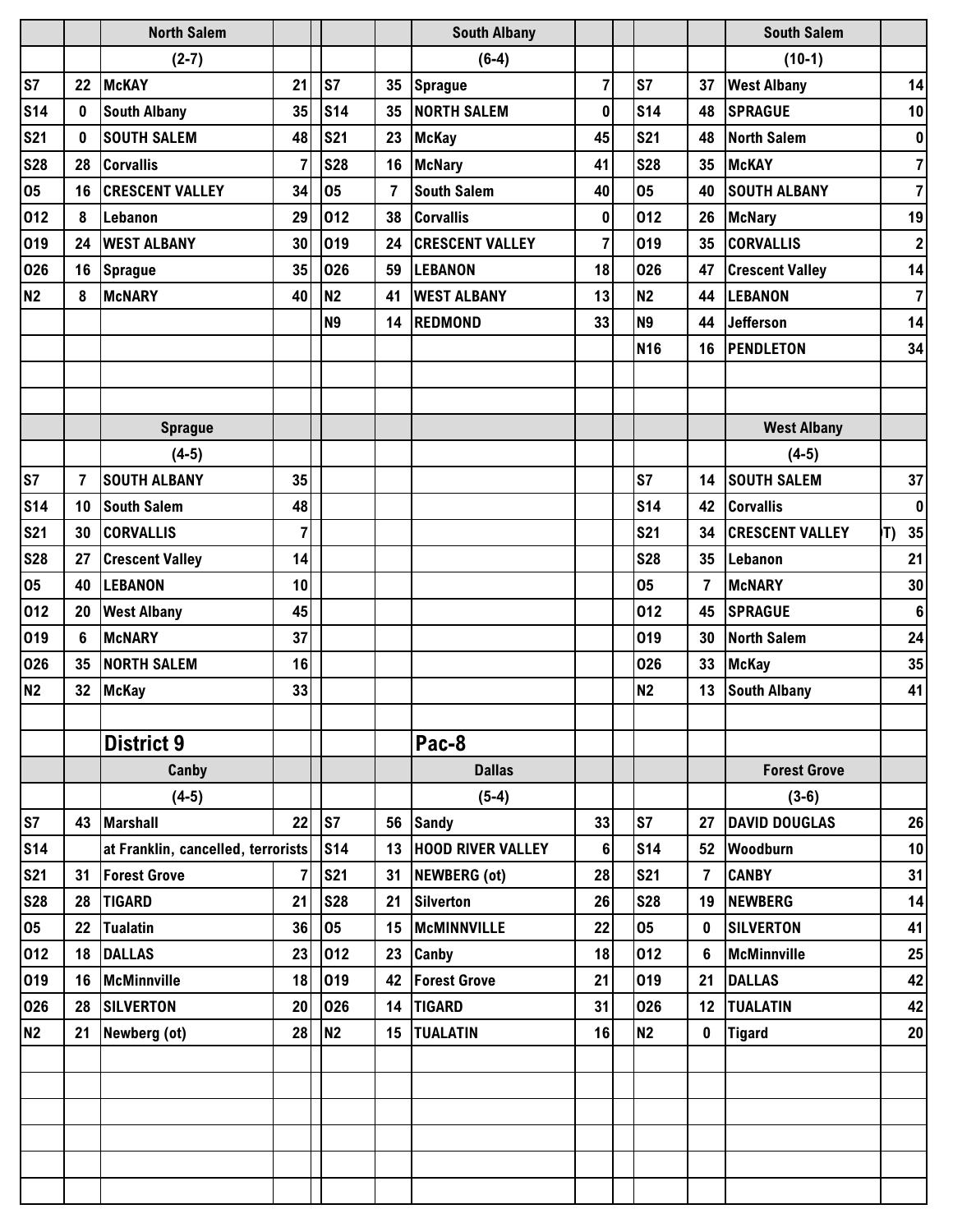|                |                | <b>McMinnville</b>                                 |                |                 |          | <b>Newberg</b>          |                |                |                | <b>Silverton</b>      |           |
|----------------|----------------|----------------------------------------------------|----------------|-----------------|----------|-------------------------|----------------|----------------|----------------|-----------------------|-----------|
|                |                | $(6-4)$                                            |                |                 |          | $(4-5)$                 |                |                |                | $(4-5)$               |           |
| S7             | 13             | <b>CENTENNIAL</b>                                  | 22             | S7              | 21       | <b>WILSON</b>           | $\overline{7}$ | <b>S7</b>      | 34             | <b>REYNOLDS</b>       | 12        |
| <b>S14</b>     | 31             | Lincoln                                            | 28             | S <sub>14</sub> | 32       | <b>GRANT</b>            | $\mathbf 0$    | <b>S14</b>     | 14             | <b>Centennial</b>     | 29        |
| <b>S21</b>     | 20             | <b>Tigard</b>                                      | $\overline{7}$ | <b>S21</b>      | 28       | Dallas (ot)             | 31             | <b>S21</b>     | 12             | <b>Tualatin</b>       | 33        |
| <b>S28</b>     | $\overline{7}$ | <b>TUALATIN</b>                                    | 13             | <b>S28</b>      | 14       | <b>Forest Grove</b>     | 19             | <b>S28</b>     | 26             | <b>DALLAS</b>         | 21        |
| 05             | 22             | <b>Dallas</b>                                      | 15             | 05              | 14       | <b>Tigard</b>           | 21             | 05             | 41             | <b>Forest Grove</b>   | $\pmb{0}$ |
| 012            | 25             | <b>FOREST GROVE</b>                                | 6              | 012             | 14       | <b>Tualatin</b>         | 35             | 012            | 7              | <b>TIGARD</b>         | 35        |
| 019            | 18             | <b>CANBY</b>                                       | 16             | 019             | 14       | <b>Silverton</b>        | 28             | 019            | 28             | <b>NEWBERG</b>        | 14        |
| 026            | 14             | NEWBERG (ot)                                       | 20             | 026             | 21       | <b>McMinnville (ot)</b> | 14             | 026            | 20             | Canby                 | 28        |
| <b>N2</b>      | 34             | <b>SILVERTON</b>                                   | 13             | N <sub>2</sub>  | 28       | CANBY (ot)              | 21             | N <sub>2</sub> | 13             | <b>McMinnville</b>    | 34        |
| N <sub>9</sub> | 3              | Gresham                                            | 27             |                 |          |                         |                |                |                |                       |           |
|                |                |                                                    |                |                 |          |                         |                |                |                |                       |           |
|                |                |                                                    |                |                 |          |                         |                |                |                |                       |           |
|                |                | <b>Tigard</b>                                      |                |                 |          | <b>Tualatin</b>         |                |                |                | Woodburn              |           |
|                |                | $(5-5)$                                            |                |                 |          | $(9-1)$                 |                |                |                | $(4-5)$               |           |
| S7             | 17             | <b>NEWBERRY PARK-CA</b>                            | 20             | S7              | 34       | <b>Jefferson</b>        | $\bf{0}$       | A31            | $\overline{7}$ | <b>Benson</b>         | 20        |
| <b>S14</b>     | 17             | <b>CENTRAL CATHOLIC</b>                            | 13             | <b>S14</b>      | 36       | <b>WILSON</b>           | 0              | <b>S7</b>      | 12             | <b>CLEVELAND (ot)</b> | $\bf 6$   |
| <b>S21</b>     | $\overline{7}$ | <b>McMINNVILLE</b>                                 | 20             | <b>S21</b>      | 33       | <b>SILVERTON</b>        | 12             | <b>S14</b>     | 10             | <b>FOREST GROVE</b>   | 52        |
| <b>S28</b>     | 21             | Canby                                              | 28             | <b>S28</b>      | 13       | <b>McMinnville</b>      | $\overline{7}$ | <b>S21</b>     | $\bf{0}$       | <b>Camas-WA</b>       | 21        |
| 05             | 21             | <b>NEWBERG</b>                                     | 14             | 05              | 36       | <b>CANBY</b>            | 22             | <b>S28</b>     | 10             | <b>PARKROSE</b> (ot)  | 13        |
| 012            | 35             | <b>Silverton</b>                                   | $\overline{7}$ | 012             | 35       | <b>NEWBERG</b>          | 14             | 05             | 14             | <b>Summit</b>         | 32        |
| 019            | 20             | <b>TUALATIN</b>                                    | 24             | 019             | 24       | <b>Tigard</b>           | 20             | 012            |                |                       |           |
| 026            | 31             | <b>Dallas</b>                                      | 14             | 026             | 42       | <b>Forest Grove</b>     | 12             | 019            | 27             | Summitt               | 14        |
| N2             | 20             | <b>FOREST GROVE</b>                                | 0              | <b>N2</b>       | 16       | <b>Dallas</b>           | 15             | 026            | 20             | <b>Milwaukie</b>      | 13        |
| N <sub>9</sub> | 27             | <b>McNARY</b>                                      | 41             | N <sub>9</sub>  | 7        | <b>Marshfield</b>       | 14             | N <sub>2</sub> | 10             | <b>PARKROSE</b>       | $\bf 6$   |
|                |                |                                                    |                |                 |          |                         |                | N9             |                | Independent           |           |
|                |                |                                                    |                |                 |          |                         |                |                |                |                       |           |
|                |                | <b>2001 Class 3A Football Schedules and Scores</b> |                |                 |          |                         |                |                |                |                       |           |
| NA441:M47      |                | District 1                                         |                |                 |          | <b>Cowapa League</b>    |                |                |                |                       |           |
|                |                | <b>Astoria</b>                                     |                |                 |          | <b>Banks</b>            |                |                |                | <b>Clatskanie</b>     |           |
|                |                | $(2-7)$                                            |                |                 |          | $(7-4)$                 |                |                |                | $(4-5)$               |           |
| S7             | 42             | <b>CENTRAL</b>                                     | 35             | s7              | 29       | YAMHILL-CARLTON         | 40             | <b>S7</b>      | 14             | <b>Grant Union</b>    | 6         |
| <b>S14</b>     | 17             | <b>Tillamook</b>                                   | 41             | S <sub>14</sub> | 14       | <b>Molalla</b>          | 30             | <b>S14</b>     | 14             | <b>CAMAS-WA</b>       | 23        |
| <b>S21</b>     | 21             | La Salle                                           | 14             | <b>S21</b>      | 12       | <b>THE DALLES</b>       | 6              | <b>S21</b>     | $\overline{7}$ | <b>ESTACADA</b>       | 34        |
| <b>S28</b>     | 21             | <b>SHERWOOD</b>                                    | 52             | <b>S28</b>      | 29       | <b>Madras</b>           | 7              | <b>S28</b>     | 6              | Wilsonville           | 27        |
| 05             | 14             | <b>CLATSKANIE</b>                                  | 41             | 05              | $\bf{0}$ | <b>SCAPPOOSE</b>        | 52             | 05             | 41             | <b>Astoria</b>        | 14        |
| 012            | 14             | <b>Scappoose</b>                                   | 62             | 012             | 38       | <b>Seaside</b>          | 10             | 012            | 27             | <b>RAINIER</b>        | $\bf 6$   |
| 019            | 0              | <b>RAINIER</b>                                     | 27             | 019             | 21       | <b>CLATSKANIE</b>       | 6              | 019            | 6              | <b>Banks</b>          | 21        |
| 026            | 14             | <b>SEASIDE</b>                                     | 19             | 026             | 33       | Rainier                 | 14             | 026            | 24             | <b>SCAPPOOSE</b>      | 60        |
| N <sub>2</sub> | $\overline{7}$ | <b>Banks</b>                                       | 20             | N <sub>2</sub>  | 20       | <b>ASTORIA</b>          | $\overline{7}$ | N <sub>2</sub> | 21             | <b>Seaside</b>        | 6         |
|                |                |                                                    |                | N <sub>9</sub>  | 22       | Wilsonville             | 20             | <b>N9</b>      | 50             | <b>MOLALLA</b>        | 63        |
|                |                |                                                    |                | N <sub>16</sub> | 14       | <b>SISTERS</b>          | 27             |                |                |                       |           |
|                |                |                                                    |                |                 |          |                         |                |                |                |                       |           |
|                |                |                                                    |                |                 |          |                         |                |                |                |                       |           |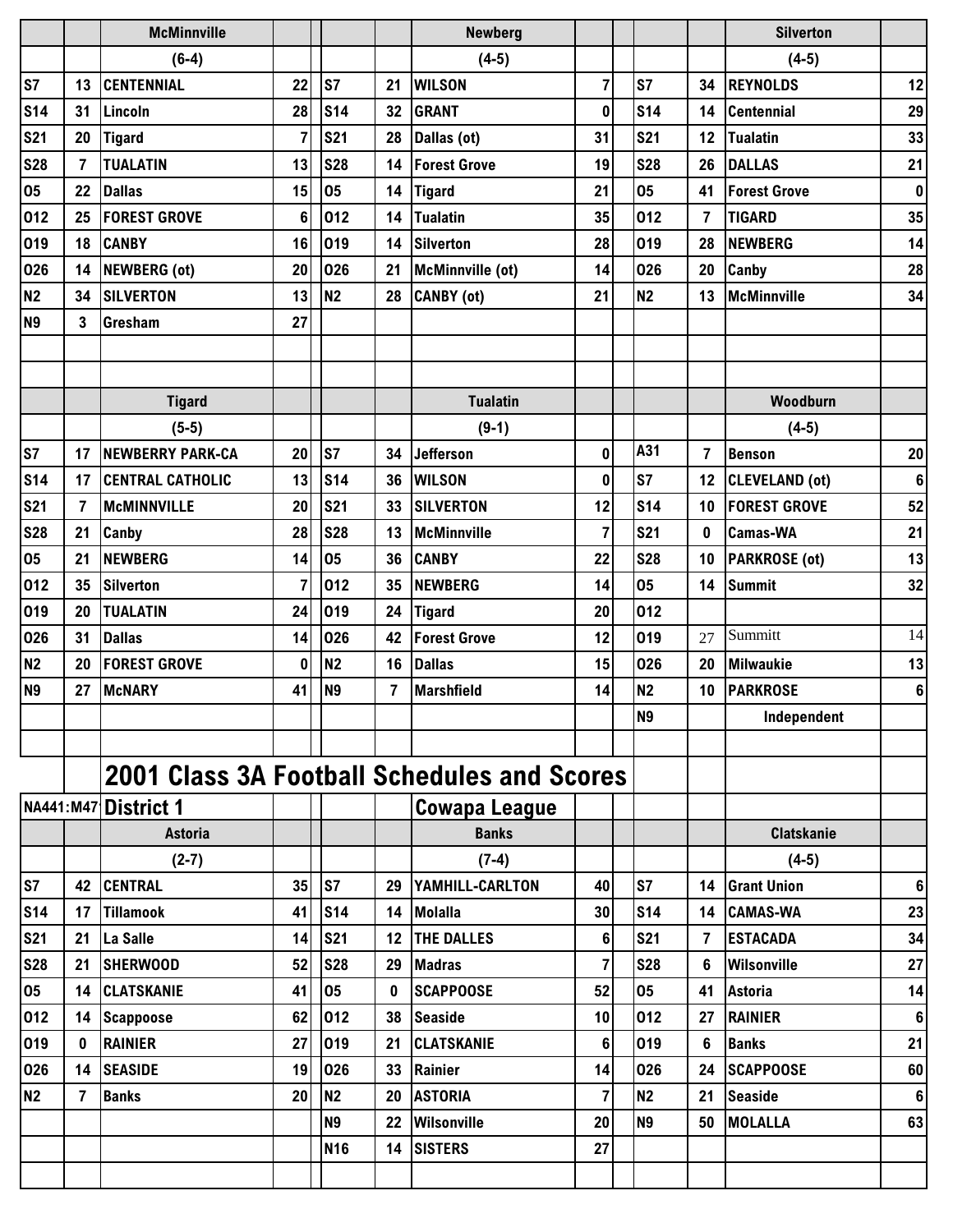|                 |                | <b>Rainier</b>     |                         |                      |                 | <b>Scappoose</b>     |                |                |                | <b>Seaside</b>             |                  |
|-----------------|----------------|--------------------|-------------------------|----------------------|-----------------|----------------------|----------------|----------------|----------------|----------------------------|------------------|
|                 |                | $(1-8)$            |                         |                      |                 | $(13-0)$             |                |                |                | $(2-7)$                    |                  |
| S7              | 8              | <b>AMITY</b>       | 47                      | S7                   | 28              | <b>STAYTON</b>       | $\pmb{0}$      | <b>S7</b>      | 18             | <b>TILLAMOOK</b>           | 28               |
| <b>S14</b>      | 14             | <b>Stayton</b>     | 33                      | <b>S14</b>           | 39              | <b>North Marion</b>  | 20             | <b>S14</b>     | $\bf{0}$       | <b>TAFT</b>                | 21               |
| <b>S21</b>      | $\overline{7}$ | <b>WILSONVILLE</b> | 54                      | <b>S21</b>           | 48              | <b>MADRAS</b>        | $\mathbf 0$    | <b>S21</b>     | 13             | Sherwood                   | 40               |
| <b>S28</b>      | 12             | <b>Estacada</b>    | 53                      | <b>S28</b>           | 31              | <b>The Dalles</b>    | 13             | <b>S28</b>     | 19             | <b>LA SALLE</b>            | 20               |
| 05              | 35             | <b>SEASIDE</b>     | 38                      | 05                   | 52              | <b>Banks</b>         | $\bf{0}$       | 05             | 38             | Rainier                    | 35               |
| 012             | 6              | <b>Clatskanie</b>  | 27                      | 012                  | 62              | <b>ASTORIA</b>       | 14             | 012            | 10             | <b>BANKS</b>               | 38               |
| 019             | 27             | <b>Astoria</b>     | $\bf{0}$                | 019                  | 54              | <b>SEASIDE</b>       | 13             | 019            | 13             | <b>Scappoose</b>           | 54               |
| 026             | 14             | <b>BANKS</b>       | 33                      | 026                  | 60              | <b>Clatskanie</b>    | 24             | 026            | 19             | <b>Astoria</b>             | 14               |
| N <sub>2</sub>  | 0              | <b>Scappoose</b>   | 47                      | <b>N2</b>            | 47              | <b>RAINIER</b>       | $\mathbf 0$    | <b>N2</b>      | 6              | <b>CLATSKANIE</b>          | 21               |
|                 |                |                    |                         | <b>N9</b>            | 42              | <b>The Dalles</b>    | 14             |                |                |                            |                  |
|                 |                |                    |                         | <b>N16</b>           | 41              | <b>NORTH VALLEY</b>  | 14             |                |                |                            |                  |
|                 |                |                    |                         | <b>N23</b>           | 54              | Junction City        | 14             |                |                |                            |                  |
|                 |                |                    |                         | <b>N30</b>           | 48              | <b>PLEASANT HILL</b> | 28             |                |                |                            |                  |
|                 |                |                    |                         |                      |                 |                      |                |                |                |                            |                  |
|                 |                |                    |                         |                      |                 |                      |                |                |                |                            |                  |
|                 |                | <b>District 2</b>  |                         |                      |                 | <b>Tri-Valley</b>    |                |                |                |                            |                  |
|                 |                | <b>Estacada</b>    |                         |                      |                 | La Salle             |                |                |                | <b>Madras</b>              |                  |
|                 |                | $(6-3)$            |                         |                      |                 | $(3-6)$              |                |                |                | $(1-8)$                    |                  |
| S7              | 36             | <b>MOLALLA</b>     | 22                      | S7                   | $\overline{7}$  | R.A. LONG-WA         | 35             | S <sub>7</sub> | 1              | <b>Burns (forf., 0-56)</b> | $\pmb{0}$        |
| <b>S14</b>      | 60             | <b>Roosevelt</b>   | 6                       | <b>S14</b>           | 29              | <b>Cascade</b>       | 20             | <b>S14</b>     | 6              | <b>SISTERS</b>             | 42               |
| <b>S21</b>      | 34             | <b>Clatskanie</b>  | 7                       | <b>S21</b>           | 14              | <b>ASTORIA</b>       | 21             | <b>S21</b>     | $\mathbf 0$    | <b>Scappoose</b>           | 48               |
| <b>S28</b>      | 53             | <b>RAINIER</b>     | 12                      | <b>S28</b>           | 20              | <b>Seaside</b>       | 19             | <b>S28</b>     | $\overline{7}$ | <b>BANKS</b>               | 29               |
| 05              | $\bf{0}$       | Sherwood           | 24                      | 05                   | 13              | Wilsonville          | 41             | 05             | 6              | <b>THE DALLES</b>          | 45               |
| 012             | 21             | <b>THE DALLES</b>  | 22                      | 012                  | 28              | <b>MADRAS</b>        | $\mathbf 0$    | 012            | $\bf{0}$       | La Salle                   | 28               |
| 019             |                | 17 Wilsonville     | 26                      | 019                  | $\overline{7}$  | The Dalles           | 50             | 019            | 7              | <b>SHERWOOD</b>            | 54               |
| 026             | 49             | <b>MADRAS</b>      | 6 <sup>1</sup>          | 026                  | 3 <sup>1</sup>  | Sherwood             | 41             | 026            | 6              | <b>Estacada</b>            | 49               |
| <b>N2</b>       |                | 35 La Salle        | 6                       | N <sub>2</sub>       | $6\overline{6}$ | <b>ESTACADA</b>      | 35             | <b>N2</b>      | 6              | <b>WILSONVILLE</b>         | 47               |
|                 |                |                    |                         |                      |                 |                      |                |                |                |                            |                  |
|                 |                |                    |                         |                      |                 |                      |                |                |                |                            |                  |
|                 |                | Sherwood           |                         |                      |                 | <b>The Dalles</b>    |                |                |                | Wilsonville                |                  |
|                 |                | $(9-1)$            |                         |                      |                 | $(6-5)$              |                |                |                | $(7-3)$                    |                  |
| S7              |                | 14   CASCADE       | 0                       | $\sqrt{57}$          |                 | 47 Sisters           | 28             | S7             |                | 62 Madison                 | $\overline{7}$   |
| S <sub>14</sub> |                | 26 Yamhill-Carlton | 14                      | $\sqrt{\text{S}}$ 14 |                 | 14 HERMISTON         | 43             | <b>S14</b>     | 21             | <b>Sweet Home</b>          | 14               |
| <b>S21</b>      | 40             | <b>SEASIDE</b>     | 13                      | <b>S21</b>           | 6               | <b>Banks</b>         | 12             | <b>S21</b>     |                | 54 Rainier                 | $\overline{7}$   |
| <b>S28</b>      | 52             | <b>Astoria</b>     | 21                      | <b>S28</b>           |                 | 13 SCAPPOOSE         | 31             | <b>S28</b>     | 27             | <b>CLATSKANIE</b>          | $\boldsymbol{6}$ |
| 05              |                | 24 ESTACADA        | $\mathbf 0$             | 05                   |                 | 45 Madras            | $6\phantom{a}$ | 05             |                | 41   LA SALLE              | 13               |
| 012             |                | 18 WILSONVILLE     | 6                       | 012                  |                 | 22 Estacada          | 21             | 012            | 6              | Sherwood                   | 18               |
| 019             |                | 54 Madras          | $\overline{\mathbf{r}}$ | 019                  |                 | 50  LA SALLE         | $\overline{7}$ | 019            |                | 26 ESTACADA                | 17               |
| 026             | 41             | <b>LA SALLE</b>    | 3                       | 026                  |                 | 62 Wilsonville       | 28             | 026            |                | 28   THE DALLES            | 62               |
| N2              |                | 28 The Dalles      | 6                       | N <sub>2</sub>       |                 | 6 SHERWOOD           | 28             | N <sub>2</sub> | 47             | <b>Madras</b>              | $6\phantom{1}$   |
| N <sub>9</sub>  |                | 35 Reedsport       | 56                      | N <sub>9</sub>       |                 | 25 Baker             | 23             | <b>N9</b>      | 20             | <b>BANKS</b>               | 22               |
|                 |                |                    |                         | <b>N16</b>           |                 | 14 SCAPPOOSE         | 42             |                |                |                            |                  |
|                 |                |                    |                         |                      |                 |                      |                |                |                |                            |                  |
|                 |                |                    |                         |                      |                 |                      |                |                |                |                            |                  |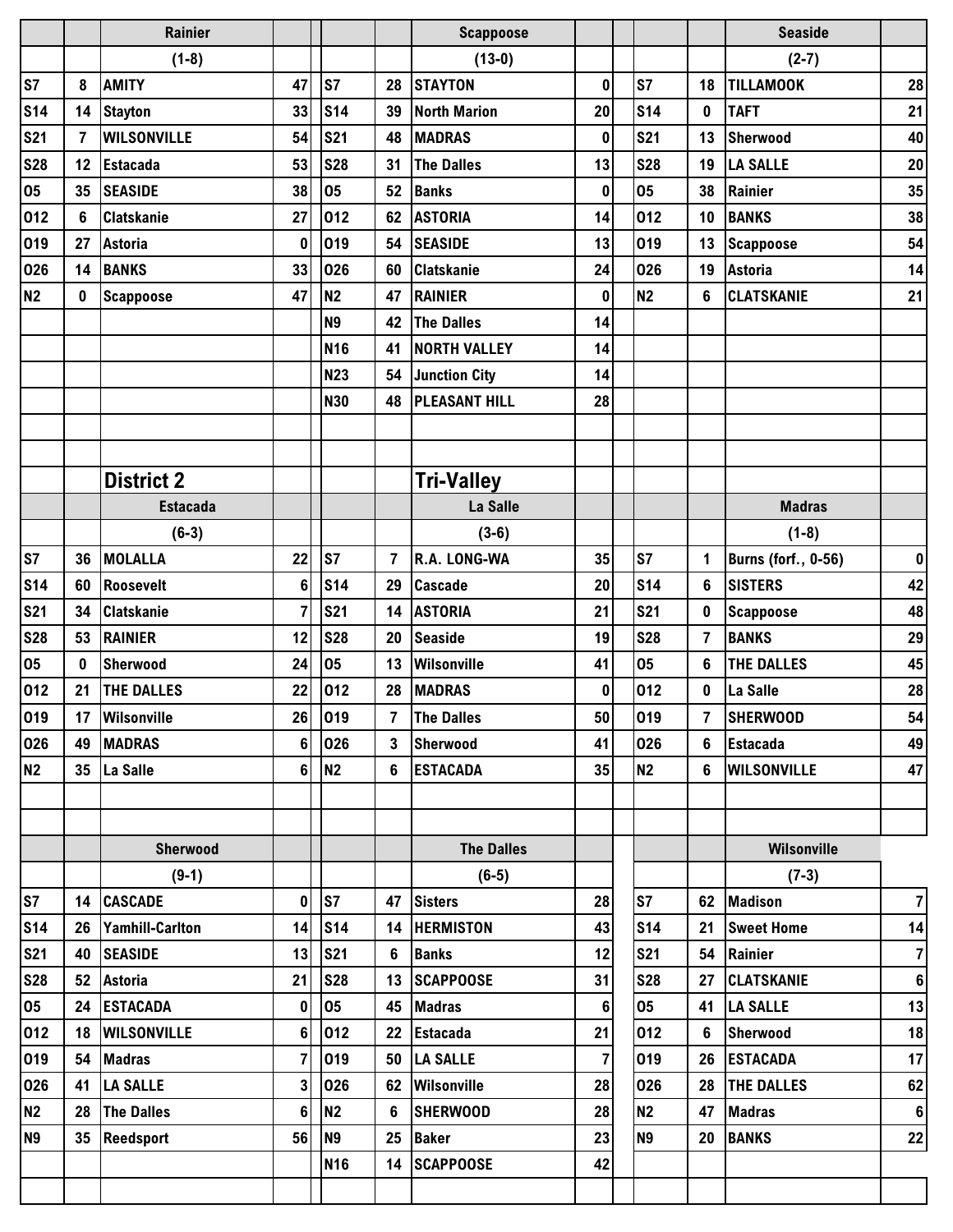|                 |    |                         |    |                |                 | <b>District 3 Far West</b> |    |                |    |                         |                 |
|-----------------|----|-------------------------|----|----------------|-----------------|----------------------------|----|----------------|----|-------------------------|-----------------|
|                 |    | <b>Bandon</b>           |    |                |                 | <b>Brookings-Harbor</b>    |    |                |    | Coquille                |                 |
|                 |    | $(3-6)$                 |    |                |                 | $(9-2)$                    |    |                |    | $(2-7)$                 |                 |
| S7              | 22 | <b>North Douglas</b>    | 16 | ls7            | 20              | <b>ARCATA-CA</b>           | 14 | <b>S7</b>      | 19 | <b>HIDDEN VALLEY</b>    | 43              |
| <b>S14</b>      | 6  | <b>Illinois Valley</b>  | 27 | <b>S14</b>     | 21              | <b>Hidden Valley</b>       | 14 | <b>S14</b>     | 57 | <b>Rogue River</b>      | 12              |
| <b>S21</b>      | 28 | <b>REEDSPORT</b>        | 41 | <b>S21</b>     | 38              | <b>Myrtle Point</b>        | 6  | <b>S21</b>     | 35 | <b>Douglas</b>          | 16              |
| <b>S28</b>      | 20 | Coquille                | 8  | <b>S28</b>     | 16              | <b>REEDSPORT</b>           | 31 | <b>S28</b>     | 8  | <b>BANDON</b>           | 20              |
| 05              | 22 | <b>Siuslaw</b>          | 37 | 05             | 44              | <b>DOUGLAS</b>             | 19 | 05             | 22 | <b>Reedsport</b>        | 44              |
| 012             | 16 | <b>BROOKINGS-HARBOR</b> | 58 | 012            | 58              | <b>Bandon</b>              | 16 | 012            | 20 | South Umpqua            | 24              |
| 019             | 24 | <b>South Umpqua</b>     | 36 | 019            | 41              | <b>Siuslaw</b>             | 15 | 019            | 8  | <b>MYRTLE POINT</b>     | 32              |
| 026             | 6  | <b>DOUGLAS</b>          | 36 | 026            | 60              | <b>SOUTH UMPQUA</b>        | 34 | 026            | 28 | <b>Siuslaw</b>          | 54              |
| <b>N2</b>       | 42 | <b>Myrtle Point</b>     | 20 | N <sub>2</sub> | 65              | Coquille                   | 6  | N <sub>2</sub> | 6  | <b>BROOKINGS-HARBOR</b> | 65              |
|                 |    |                         |    | N <sub>9</sub> | 34              | Philomath                  | 0  |                |    |                         |                 |
|                 |    |                         |    | <b>N16</b>     | 6               | <b>NORTH VALLEY</b>        | 16 |                |    |                         |                 |
|                 |    |                         |    |                |                 |                            |    |                |    |                         |                 |
|                 |    |                         |    |                |                 |                            |    |                |    |                         |                 |
|                 |    | <b>Douglas</b>          |    |                |                 |                            |    |                |    | <b>Myrtle Point</b>     |                 |
|                 |    | $(1-8)$                 |    |                |                 |                            |    |                |    | $(4-5)$                 |                 |
| S7              | 14 | <b>PHOENIX</b>          | 19 |                |                 |                            |    | S7             | 31 | <b>SUTHERLIN</b>        | $6\phantom{1}6$ |
| <b>S14</b>      | 0  | <b>North Valley</b>     | 27 |                |                 |                            |    | <b>S14</b>     | 0  | <b>Henley</b>           | 33              |
| <b>S21</b>      | 16 | <b>COQUILLE</b>         | 35 |                |                 |                            |    | <b>S21</b>     | 6  | <b>BROOKINGS-HARBOR</b> | 38              |
| <b>S28</b>      | 23 | <b>SOUTH UMPQUA</b>     | 35 |                |                 |                            |    | <b>S28</b>     | 26 | <b>Siuslaw</b>          | 35              |
| 05              | 19 | <b>Brookings-Harbor</b> | 44 |                |                 |                            |    | 05             | 21 | <b>SOUTH UMPQUA</b>     | 20              |
| 012             | 10 | <b>Myrtle Point</b>     | 32 |                |                 |                            |    | 012            | 32 | <b>DOUGLAS</b>          | 10              |
| 019             | 10 | <b>REEDSPORTS</b>       | 26 |                |                 |                            |    | 019            | 32 | Coquille                | 8               |
| 026             | 36 | <b>Bandon</b>           | 6  |                |                 |                            |    | 026            | 21 | Reedsport               | 41              |
| <b>N2</b>       | 0  | <b>SIUSLAW</b>          | 21 |                |                 |                            |    | N2             | 20 | <b>BANDON</b>           | 42              |
|                 |    |                         |    |                |                 |                            |    |                |    |                         |                 |
|                 |    |                         |    |                |                 |                            |    |                |    |                         |                 |
|                 |    | <b>Reedsport</b>        |    |                |                 | <b>Siuslaw</b>             |    |                |    | <b>South Umpqua</b>     |                 |
|                 |    | $(10-2)$                |    |                |                 | $(7-3)$                    |    |                |    | $(4-5)$                 |                 |
| S7              | 35 | <b>Newport</b>          | 14 | S7             | 26              | PHILOMATH                  | 25 | <b>S7</b>      | 0  | <b>NORTH VALLEY</b>     | 21              |
| <b>S14</b>      | 41 | <b>GOLD BEACH</b>       | 12 | <b>S14</b>     | 14              | <b>Newport</b>             | 26 | <b>S14</b>     | 34 | Phoenix                 | 28              |
| <b>S21</b>      | 41 | <b>Bandon</b>           | 28 | <b>S21</b>     | 35 <sub>5</sub> | South Umpqua               | 16 | <b>S21</b>     | 16 | <b>SIUSLAW</b>          | 35              |
| <b>S28</b>      | 31 | <b>Brookings-Harbor</b> | 16 | <b>S28</b>     | 35              | <b>MYRTLE POINT</b>        | 26 | <b>S28</b>     | 35 | <b>Douglas</b>          | 23              |
| 05              | 44 | <b>COQUILLE</b>         | 22 | 05             | 37              | <b>BANDON</b>              | 22 | 05             | 10 | <b>Myrtle Point</b>     | 21              |
| 012             | 12 | <b>SIUSLAW</b>          | 28 | 012            | 28              | <b>Reedsport</b>           | 12 | 012            | 24 | <b>COQUILLE</b>         | 20              |
| 019             | 26 | <b>Douglas</b>          | 10 | 019            | 15              | <b>BROOKINGS-HARBOR</b>    | 41 | 019            | 36 | <b>BANDON</b>           | 24              |
| 026             | 41 | <b>MYRTLE POINT</b>     | 21 | 026            | 54              | <b>COQUILLE</b>            | 28 | 026            | 34 | <b>Brookings-Harbor</b> | 60              |
| N <sub>2</sub>  | 28 | <b>South Umpqua</b>     | 16 | N <sub>2</sub> | 21              | <b>Douglas</b>             | 0  | <b>N2</b>      | 16 | <b>REEDSPORT</b>        | 28              |
| <b>N9</b>       | 28 | <b>HENLEY</b>           | 21 | N <sub>9</sub> | 15              | <b>Marist</b>              | 19 |                |    |                         |                 |
| N <sub>16</sub> | 56 | <b>SHERWOOD</b>         | 35 |                |                 |                            |    |                |    |                         |                 |
| <b>N23</b>      | 14 | <b>Pleasant Hill</b>    | 53 |                |                 |                            |    |                |    |                         |                 |
|                 |    |                         |    |                |                 |                            |    |                |    |                         |                 |
|                 |    |                         |    |                |                 |                            |    |                |    |                         |                 |
|                 |    |                         |    |                |                 |                            |    |                |    |                         |                 |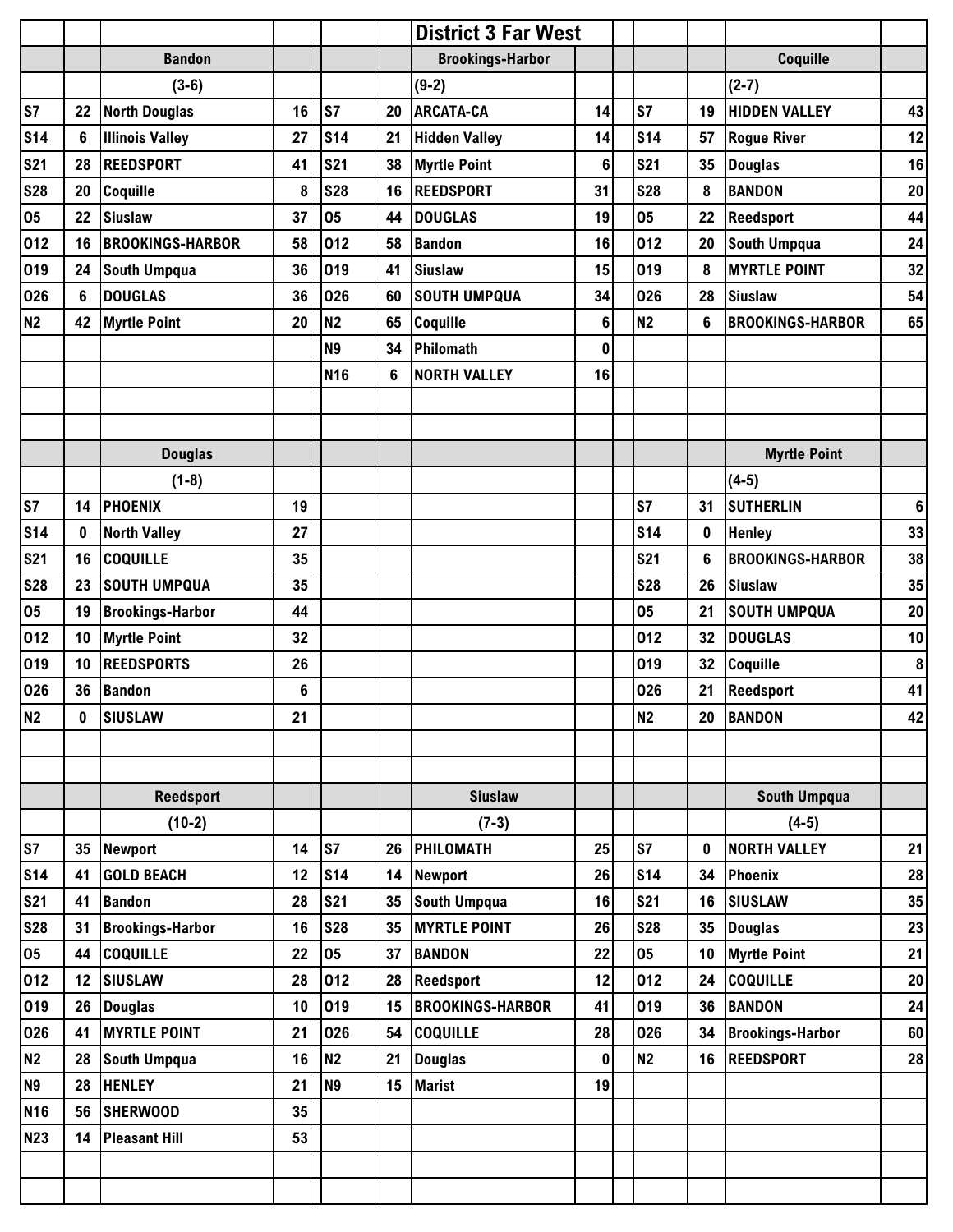|                |                |                          |          |            |                | <b>District 4 Val-Co</b> |                |                |    |                         |                |
|----------------|----------------|--------------------------|----------|------------|----------------|--------------------------|----------------|----------------|----|-------------------------|----------------|
|                |                | <b>Newport</b>           |          |            |                |                          |                |                |    | Philomath               |                |
|                |                | $(7-3)$                  |          |            |                |                          |                |                |    | $(5-5)$                 |                |
| S7             | 14             | <b>REEDSPORT</b>         | 35       |            |                |                          |                | <b>S7</b>      | 25 | <b>Siuslaw</b>          | 26             |
| <b>S14</b>     | 26             | <b>SIUSLAW</b>           | 14       |            |                |                          |                | <b>S14</b>     | 19 | <b>CENTRAL</b>          | 20             |
| <b>S21</b>     | 28             | <b>Waldport</b>          | 14       |            |                |                          |                | <b>S21</b>     | 16 | <b>Cascade</b>          | $\bf 6$        |
| <b>S28</b>     | 49             | <b>Tillamook</b>         | 31       |            |                |                          |                | <b>S28</b>     | 32 | <b>Yamhill-Carlton</b>  | 12             |
| 05             | 24             | <b>TOLEDO</b>            | 21       |            |                |                          |                | 05             | 13 | <b>WALDPORT</b>         | 27             |
| 012            | 24             | YAMHILL-CARLTON          | 21       |            |                |                          |                | 012            | 28 | <b>TAFT</b>             | $\overline{7}$ |
| 019            | $\overline{7}$ | <b>PHILOMATH</b>         | 12       |            |                |                          |                | 019            | 12 | Newport                 | $\overline{7}$ |
| 026            | 30             | <b>Taft</b>              | 23       |            |                |                          |                | 026            | 21 | <b>Toledo</b>           | 18             |
| <b>N2</b>      | 44             | <b>Stayton</b>           | 29       |            |                |                          |                | <b>N2</b>      | 14 | <b>TILLAMOOK</b>        | $20\,$         |
| N <sub>9</sub> | 0              | <b>Junction City</b>     | 36       |            |                |                          |                | <b>N9</b>      | 0  | <b>BROOKINGS-HARBOR</b> | 34             |
|                |                |                          |          |            |                |                          |                |                |    |                         |                |
|                |                |                          |          |            |                |                          |                |                |    |                         |                |
|                |                | <b>Taft</b>              |          |            |                | <b>Tillamook</b>         |                |                |    | <b>Toledo</b>           |                |
|                |                | $(2-7)$                  |          |            |                |                          |                |                |    | $(3-6)$                 |                |
| S7             | 6              | <b>NORTH MARION</b>      | 35       | S7         | 28             | <b>Seaside</b>           | 18             | s <sub>7</sub> | 18 | <b>SWEET HOME</b>       | 40             |
| <b>S14</b>     | 21             | <b>Seaside</b>           | $\bf{0}$ | <b>S14</b> | 41             | <b>Astoria</b>           | 17             | <b>S14</b>     | 26 | <b>Jefferson</b>        | 19             |
| <b>S21</b>     | 13             | <b>TILLAMOOK</b>         | 44       | <b>S21</b> | 44             | Taft                     | 13             | <b>S21</b>     | 14 | YAMHILL-CARLTON         | 22             |
| <b>S28</b>     | 12             | <b>YONCALLA</b>          | 13       | <b>S28</b> | 31             | Newport                  | 49             | <b>S28</b>     | 24 | <b>Waldport</b>         | 27             |
| 05             | 7              | YAMHILL-CARLTON          | 42       | 05         |                |                          |                | 05             | 21 | <b>Newport</b>          | 24             |
| 012            | $\overline{7}$ | Philomath                | 28       | 012        | 44             | <b>Waldport</b>          | $\mathbf 0$    | 012            | 14 | <b>NORTH MARION</b>     | 22             |
| 019            | 38             | <b>WALDPORT</b>          | 16       | 019        | 30             | <b>Toledo</b>            | 36             | 019            | 36 | <b>Tillamook</b>        | 30             |
| 026            | 23             | <b>NEWPORT</b>           | 30       | 026        | $6\phantom{a}$ | <b>Yamhill-Carlton</b>   | $\overline{7}$ | 026            | 18 | PHILOMATH               | 21             |
| <b>N2</b>      | 6              | <b>Toledo</b>            | 36       | <b>N2</b>  | 20             | Philomath                | 14             | <b>N2</b>      | 36 | <b>TAFT</b>             | $\bf 6$        |
|                |                |                          |          |            |                |                          |                |                |    |                         |                |
|                |                |                          |          |            |                |                          |                |                |    |                         |                |
|                |                | Waldport                 |          |            |                |                          |                |                |    | <b>Yamhill-Carlton</b>  |                |
|                |                | $(4-5)$                  |          |            |                |                          |                |                |    | $(4-4)$                 |                |
| S7             | 24             | <b>NEAH-KAH-NIE</b>      | 8        |            |                |                          |                | S7             | 40 | <b>Banks</b>            | 29             |
| <b>S14</b>     | 22             | <b>Gervais</b>           | 18       |            |                |                          |                | <b>S14</b>     | 14 | <b>SHERWOOD</b>         | 26             |
| <b>S21</b>     | 14             | <b>NEWPORT</b>           | 28       |            |                |                          |                | <b>S21</b>     | 22 | <b>Toledo</b>           | 14             |
| <b>S28</b>     | 27             | <b>TOLEDO</b>            | 24       |            |                |                          |                | <b>S28</b>     | 12 | PHILOMATH               | 32             |
| 05             | 27             | Philomath                | 13       |            |                |                          |                | 05             | 42 | <b>Taft</b>             | $\overline{7}$ |
| 012            | 0              | <b>TILLAMOOK</b>         | 44       |            |                |                          |                | 012            | 21 | <b>Newport</b>          | 24             |
| 019            | 16             | <b>Taft</b>              | 38       |            |                |                          |                | 019            |    |                         |                |
| 026            | 9              | <b>Santiam Christian</b> | 14       |            |                |                          |                | 026            | 6  | <b>Tillamook</b>        | $\overline{7}$ |
| <b>N2</b>      | 3              | <b>Yamhill-Carlton</b>   | 29       |            |                |                          |                | <b>N2</b>      | 29 | <b>WALDPORT</b>         | $\mathbf 3$    |
|                |                |                          |          |            |                |                          |                |                |    |                         |                |
|                |                |                          |          |            |                |                          |                |                |    |                         |                |
|                |                |                          |          |            |                |                          |                |                |    |                         |                |
|                |                |                          |          |            |                |                          |                |                |    |                         |                |
|                |                |                          |          |            |                |                          |                |                |    |                         |                |
|                |                |                          |          |            |                |                          |                |                |    |                         |                |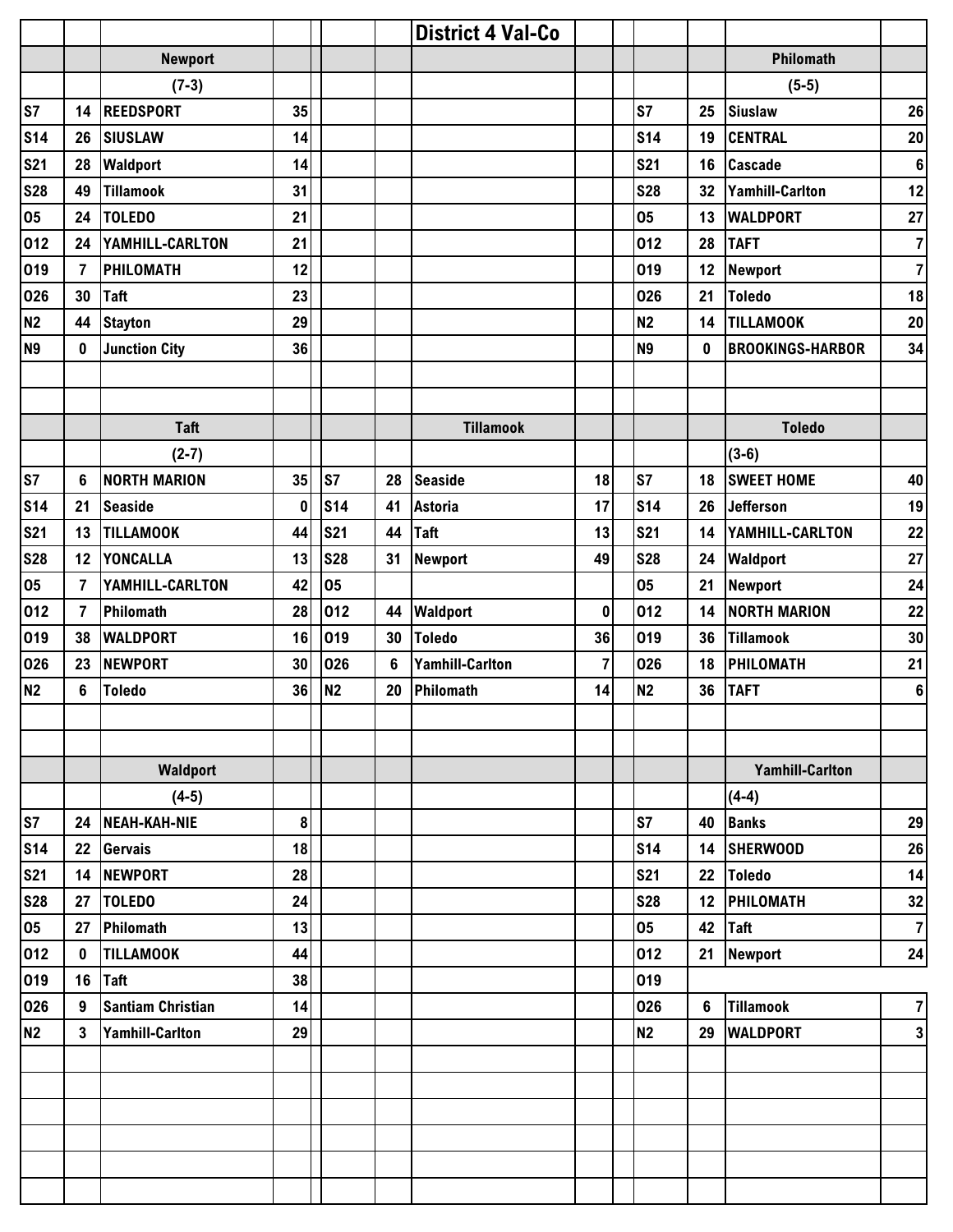|            |                |                      |          |                |                | <b>District 5 Sky-Em</b> |                |                |                |                      |                  |
|------------|----------------|----------------------|----------|----------------|----------------|--------------------------|----------------|----------------|----------------|----------------------|------------------|
|            |                | <b>Cottage Grove</b> |          |                |                | <b>Creswell</b>          |                |                |                | <b>Elmira</b>        |                  |
|            |                | $((5-4)$             |          |                |                | $(2-7)$                  |                |                |                | $(5-4)$              |                  |
| S7         | 18             | <b>Marist</b>        | 34       | S7             | 6              | <b>Pleasant Hill</b>     | 35             | S <sub>7</sub> | 19             | <b>JUNCTION CITY</b> | 47               |
| <b>S14</b> | 37             | La Pine              | 23       | <b>S14</b>     | 13             | *JUNCTION CITY           | 53             | <b>S14</b>     | 20             | Glide                | $\boldsymbol{9}$ |
| <b>S21</b> | 34             | <b>CRESWELL</b>      | 14       | <b>S21</b>     | 14             | <b>Cottage Grove</b>     | 34             | <b>S21</b>     | 28             | Sutherlin            | $\pmb{0}$        |
| <b>S28</b> | 14             | <b>Elmira</b>        | 17       | <b>S28</b>     | 26             | <b>Sutherlin</b>         | 8              | <b>S28</b>     | 17             | <b>COTTAGE GROVE</b> | 14               |
| 05         | 6              | <b>JUNCTION CITY</b> | 24       | 05             | $\overline{7}$ | <b>MARIST</b>            | 47             | 05             | $\overline{7}$ | <b>Pleasant Hill</b> | 27               |
| 012        | 36             | <b>MAZAMA</b>        | 32       | 012            | 14             | <b>GLIDE</b>             | 17             | 012            | 34             | <b>LA PINE</b>       | 14               |
| 019        | 38             | Glide                | 14       | 019            | $\pmb{0}$      | Elmira                   | 32             | 019            | 32             | <b>CRESWELL</b>      | $\pmb{0}$        |
| 026        | 12             | <b>PLEASANT HILL</b> | 47       | 026            | 21             | La Pine                  | 16             | 026            | 14             | <b>CENTRAL</b>       | 21               |
| <b>N2</b>  | 51             | <b>SUTHERLIN</b>     | 13       | N <sub>2</sub> | 20             | <b>NESTUCCA</b>          | 26             | N <sub>2</sub> | 0              | <b>MARIST</b>        | 14               |
|            |                |                      |          |                |                | *stopped 3rd qtr         |                |                |                |                      |                  |
|            |                |                      |          |                |                | weather, lighting        |                |                |                |                      |                  |
|            |                |                      |          |                |                |                          |                |                |                |                      |                  |
|            |                |                      |          |                |                |                          |                |                |                |                      |                  |
|            |                | Glide                |          |                |                | <b>Junction City</b>     |                |                |                | La Pine              |                  |
|            |                | $(3-6)$              |          |                |                | $(11-2)$                 |                |                |                | $(2 - 7)$            |                  |
| S7         | 21             | La Pine              | 19       | S7             | 47             | Elmira                   | 19             | <b>S7</b>      | 19             | <b>GLIDE</b>         | 21               |
| <b>S14</b> | 9              | <b>ELMIRA</b>        | 20       | <b>S14</b>     | 53             | *Creswell                | 13             | <b>S14</b>     | 23             | <b>COTTAGE GROVE</b> | 37               |
| <b>S21</b> | $\overline{7}$ | <b>Marist</b>        | 42       | <b>S21</b>     | 53             | <b>LA PINE</b>           | 14             | <b>S21</b>     | 14             | <b>Junction City</b> | 53               |
| <b>S28</b> | $\mathbf{0}$   | <b>PLEASANT HILL</b> | 35       | <b>S28</b>     | 27             | <b>SWEET HOME</b>        | 21             | <b>S28</b>     | 14             | <b>Marist</b>        | 41               |
| 05         | 21             | <b>MOLALLA</b>       | 40       | 05             | 24             | <b>Cottage Grove</b>     | $6\phantom{1}$ | 05             | 38             | <b>SUTHERLIN</b>     | $\pmb{0}$        |
| 012        | 17             | <b>Creswell</b>      | 14       | 012            | 62             | <b>SUTHERLIN</b>         | 20             | 012            | 14             | <b>Elmira</b>        | 34               |
| 019        | 14             | <b>COTTAGE GROVE</b> | 38       | 019            | $\overline{7}$ | <b>PLEASANT HILL</b>     | 38             | 019            | 48             | <b>Sisters</b>       | 47               |
| 026        | 28             | <b>SUTHERLIN</b>     | $\bf{0}$ | 026            | 25             | <b>Marist</b>            | 20             | 026            | 16             | <b>CRESWELL</b>      | 21               |
| <b>N2</b>  | $\mathbf 0$    | Junction City        | 29       | N2             | 29             | <b>GLIDE</b>             | $\pmb{0}$      | N <sub>2</sub> | 6 <sup>1</sup> | <b>PLEASANT HILL</b> | 53               |
|            |                |                      |          | <b>N9</b>      | 49             | <b>Phoenix</b>           | 14             |                |                |                      |                  |
|            |                |                      |          | <b>N16</b>     |                | 36 NEWPORT               | $\mathbf 0$    |                |                |                      |                  |
|            |                |                      |          | <b>N23</b>     |                | 24 Ontario               | 14             |                |                |                      |                  |
|            |                |                      |          | <b>N30</b>     | 14             | <b>Scappoose</b>         | 54             |                |                |                      |                  |
|            |                |                      |          |                |                | *stopped 3rd qtr         |                |                |                |                      |                  |
|            |                |                      |          |                |                | weather, lighting        |                |                |                |                      |                  |
|            |                |                      |          |                |                |                          |                |                |                |                      |                  |
|            |                |                      |          |                |                |                          |                |                |                |                      |                  |
|            |                |                      |          |                |                |                          |                |                |                |                      |                  |
|            |                |                      |          |                |                |                          |                |                |                |                      |                  |
|            |                |                      |          |                |                |                          |                |                |                |                      |                  |
|            |                |                      |          |                |                |                          |                |                |                |                      |                  |
|            |                |                      |          |                |                |                          |                |                |                |                      |                  |
|            |                |                      |          |                |                |                          |                |                |                |                      |                  |
|            |                |                      |          |                |                |                          |                |                |                |                      |                  |
|            |                |                      |          |                |                |                          |                |                |                |                      |                  |
|            |                |                      |          |                |                |                          |                |                |                |                      |                  |
|            |                |                      |          |                |                |                          |                |                |                |                      |                  |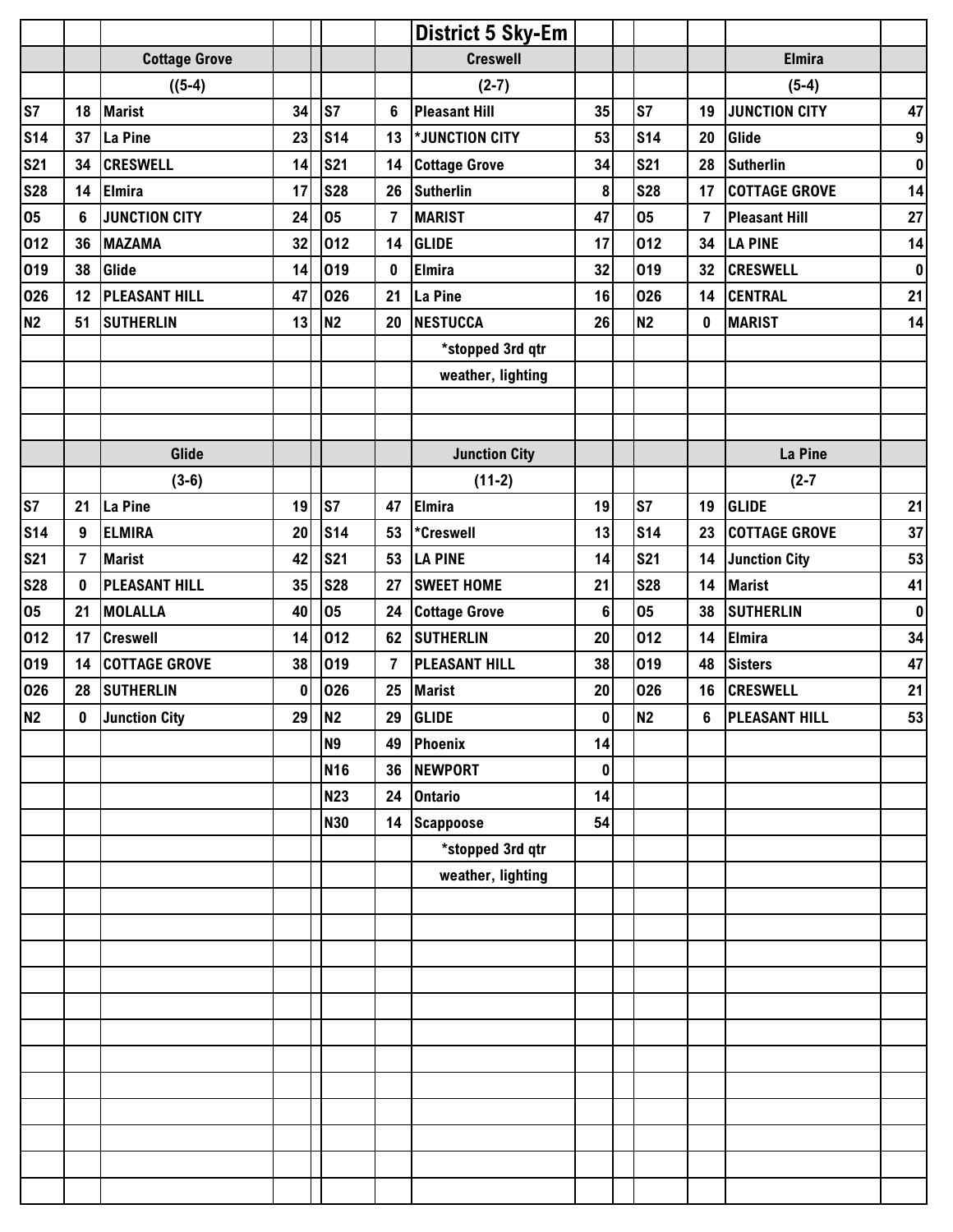|                 |                | <b>Marist</b>                     |                |                 |                | <b>Pleasant Hill</b>      |                |                |                | <b>Sutherlin</b>       |                 |
|-----------------|----------------|-----------------------------------|----------------|-----------------|----------------|---------------------------|----------------|----------------|----------------|------------------------|-----------------|
|                 |                | $(9-3)$                           |                |                 |                | $(12-1)$                  |                |                |                | $(0-9)$                |                 |
| S7              | 34             | <b>COTTAGE GROVE</b>              | 18             | <b>S7</b>       | 35             | <b>CRESWELL</b>           | 6              | <b>S7</b>      | 6              | <b>Myrtle Point</b>    | 31              |
| <b>S14</b>      | 37             | <b>Ontario (short. Lightning)</b> | $\mathbf 0$    | S <sub>14</sub> | 43             | <b>SUTHERLIN</b>          | 0              | <b>S14</b>     | 0              | <b>Pleasant Hill</b>   | 43              |
| <b>S21</b>      | 42             | <b>GLIDE</b>                      | $\overline{7}$ | <b>S21</b>      | 40             | <b>Henley</b>             | 0              | <b>S21</b>     | 0              | <b>ELMIRA</b>          | 28              |
| <b>S28</b>      | 41             | <b>LA PINE</b>                    | 14             | <b>S28</b>      | 35             | Glide                     | 0              | <b>S28</b>     | 8              | <b>CRESWELL</b>        | 26              |
| 05              | 47             | <b>Creswell</b>                   | 7              | 05              | 27             | <b>ELMIRA</b>             | 7              | 05             | 0              | La Pine                | 38              |
| 012             | $\bf{0}$       | <b>Pleasant Hill</b>              | 34             | 012             | 34             | <b>MARIST</b>             | 0              | 012            | 20             | <b>Junction City</b>   | 62              |
| 019             | 69             | <b>Sutherlin</b>                  | 0              | 019             | 38             | <b>Junction City</b>      | $\overline{7}$ | 019            | 0              | <b>MARIST</b>          | 69              |
| 026             | 20             | <b>JUNCTION CITY</b>              | 25             | 026             | 47             | <b>Cottage Grove</b>      | 12             | 026            | $\mathbf{0}$   | Glide                  | 28              |
| <b>N2</b>       | 14             | <b>Elmira</b>                     | 0              | N <sub>2</sub>  | 53             | La Pine                   | 6              | N <sub>2</sub> | 13             | <b>Cottage Grove</b>   | 51              |
| N <sub>9</sub>  | 28             | <b>TILLAMOOK</b>                  | 12             | N <sub>9</sub>  | 48             | <b>Burns</b>              | 14             |                |                |                        |                 |
| <b>N16</b>      | 19             | <b>SIUSLAW</b>                    | 15             | N <sub>16</sub> | 53             | <b>REEDSPORT</b>          | 14             |                |                |                        |                 |
| <b>N23</b>      | 27             | <b>Sisters</b>                    | 28             | <b>N23</b>      | 42             | <b>Sisters</b>            | 6              |                |                |                        |                 |
|                 |                |                                   |                | <b>N30</b>      | 28             | Scappoose                 | 48             |                |                |                        |                 |
|                 |                |                                   |                |                 |                |                           |                |                |                |                        |                 |
|                 |                |                                   |                |                 |                | <b>District 6 Skyline</b> |                |                |                |                        |                 |
|                 |                | <b>Henley</b>                     |                |                 |                | <b>Hidden Valley</b>      |                |                |                | <b>Illionis Valley</b> |                 |
|                 |                | $(5-5)$                           |                |                 |                | $(5-4)$                   |                |                |                | $(3-6)$                |                 |
| S7              | 21             | Vale                              | 28             | A31             | $\overline{7}$ | <b>FORTUNA-CA</b>         | 34             | S7             | 30             | <b>Crook County</b>    | 33              |
| <b>S14</b>      | 33             | <b>MYRTLE POINT</b>               | $\mathbf 0$    | S7              | 43             | Coquille                  | 19             | <b>S14</b>     | 27             | <b>BANDON</b>          | $6\phantom{1}6$ |
| <b>S21</b>      | 0              | <b>PLEASANT HILL</b>              | 40             | S <sub>14</sub> | 14             | <b>BROOKINGS-HARBOR</b>   | 21             | <b>S21</b>     | 0              | <b>North Valley</b>    | 39              |
| <b>S28</b>      | 49             | <b>Hidden Valley</b>              | 13             | <b>S21</b>      | 35             | Phoenix                   | 26             | <b>S28</b>     | 45             | <b>ROGUE RIVER</b>     | 23              |
| 05              | 42             | <b>ILLINOIS VALLEY</b>            | 14             | <b>S28</b>      | 13             | <b>HENLEY</b>             | 49             | 05             | 14             | <b>Henley</b>          | 42              |
| 012             | 46             | <b>ROGUE RIVER</b>                | 20             | 05              |                |                           |                | 012            | 9              | <b>PHOENIX</b>         | 36              |
| 019             | 12             | <b>PHOENIX</b>                    | 14             | 012             | 42             | <b>Rogue River</b>        | 24             | 019            | 28             | <b>Mazama</b>          | 42              |
| 026             | $\mathbf 0$    | <b>North Valley</b>               | 21             | 019             | 3 <sup>1</sup> | <b>NORTH VALLEY</b>       | 19             | 026            | 39             | <b>LAKEVIEW</b>        | $\pmb{0}$       |
| N <sub>2</sub>  | 37             | <b>Mazama</b>                     | 26             | 026             |                | 28 MAZAMA                 | 27             | <b>N2</b>      |                | 13 Hidden Valley       | 25              |
| N <sub>9</sub>  | 21             | <b>Reedsport</b>                  | 28             | N <sub>2</sub>  |                | 25 Illinois Valley        | 13             |                |                |                        |                 |
|                 |                |                                   |                |                 |                |                           |                |                |                |                        |                 |
|                 |                |                                   |                |                 |                |                           |                |                |                |                        |                 |
|                 |                | Lakeview                          |                |                 |                |                           |                |                |                | <b>Mazama</b>          |                 |
|                 |                | $(2-7)$                           |                |                 |                |                           |                |                |                | $(3-6)$                |                 |
| S7              | 37             | Chiloquin                         | 20             |                 |                |                           |                | <b>S7</b>      |                | 23 Klamath Union       | 19              |
| S <sub>14</sub> | 1              | <b>Burns (forf., 0-50)</b>        | 0              |                 |                |                           |                | <b>S14</b>     | 19             | Yreka-CA               | 47              |
| <b>S21</b>      | 35             | Lost River (6 ot)                 | 41             |                 |                |                           |                | <b>S21</b>     |                | 33 Rogue River         | 14              |
| <b>S28</b>      | $\overline{7}$ | Modoc-CA                          | 40             |                 |                |                           |                | <b>S28</b>     |                | 24 NORTH VALLEY        | 51              |
| 05              | $\mathbf 0$    | <b>CASCADE CHRISTIAN</b>          | 34             |                 |                |                           |                | 05             | $\overline{7}$ | <b>Phoenix</b>         | 28              |
| 012             | 20             | <b>Summit</b>                     | 35             |                 |                |                           |                | 012            |                | 32 Cottage Grove       | 36              |
| 019             | 9              | <b>BONANZA</b>                    | 45             |                 |                |                           |                | 019            |                | 42  ILLINOIS VALLEY    | 28              |
| 026             | 0              | <b>Illinois Valley</b>            | 39             |                 |                |                           |                | 026            |                | 27 Hidden Valley       | 28              |
| N <sub>2</sub>  | $\overline{7}$ | <b>ROGUE RIVER</b>                | 8              |                 |                |                           |                | <b>N2</b>      |                | 26 HENLEY              | 37              |
|                 |                | Indpendent                        |                |                 |                |                           |                |                |                |                        |                 |
|                 |                |                                   |                |                 |                |                           |                |                |                |                        |                 |
|                 |                |                                   |                |                 |                |                           |                |                |                |                        |                 |
|                 |                |                                   |                |                 |                |                           |                |                |                |                        |                 |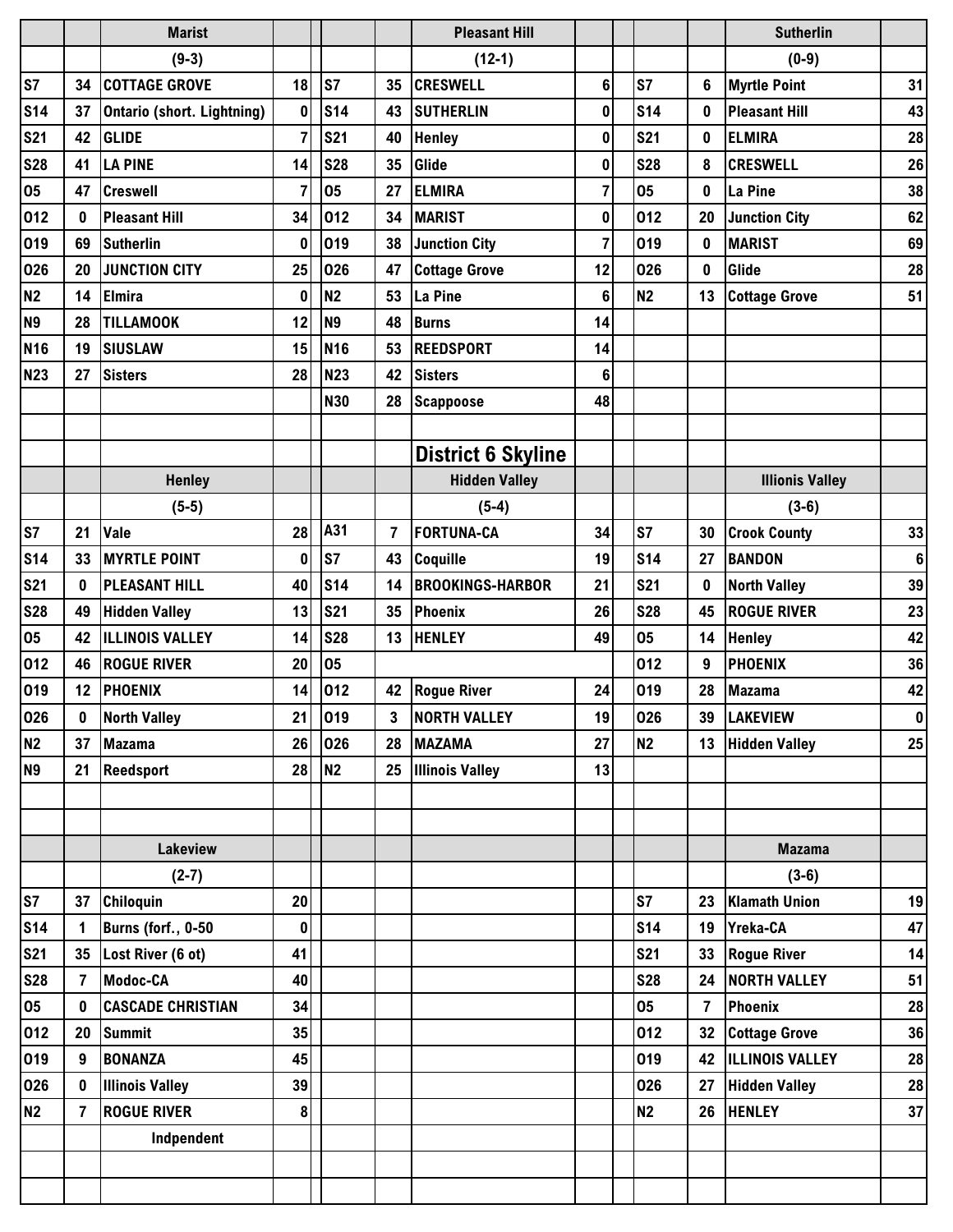|                |             | <b>North Viley</b>      |                         |                |          | <b>Phoenix</b>                   |                  |            |                | <b>Rogue River</b>        |                |
|----------------|-------------|-------------------------|-------------------------|----------------|----------|----------------------------------|------------------|------------|----------------|---------------------------|----------------|
|                |             | $(10-1)$                |                         |                |          | $(5-5)$                          |                  |            |                | $(1-8)$                   |                |
| S7             | 21          | <b>South Umpqua</b>     | $\mathbf{0}$            | A31            | 14       | YREKA-CA                         | 35               | <b>S7</b>  | 11             | Glendale                  | 40             |
| <b>S14</b>     | 27          | <b>DOUGLAS</b>          | $\mathbf{0}$            | S7             | 19       | <b>Douglas</b>                   | 14               | <b>S14</b> | 12             | <b>COQUILLE</b>           | 57             |
| <b>S21</b>     | 39          | <b>ILLINOIS VALLEY</b>  | $\bf{0}$                | <b>S14</b>     | 28       | <b>SOUTH UMPQUA</b>              | 34               | <b>S21</b> | 14             | <b>MAZAMA</b>             | 33             |
| <b>S28</b>     | 51          | <b>Mazama</b>           | 24                      | <b>S21</b>     | 26       | <b>HIDDEN VALLEY</b>             | 35               | <b>S28</b> | 23             | <b>Illinois Valley</b>    | 45             |
| 05             | 40          | Yreka-CA                | 8                       | <b>S28</b>     | 28       | <b>MAZAMA</b>                    | 7                | 05         | 20             | <b>Henley</b>             | 46             |
| 012            | 19          | <b>Hidden Valley</b>    | 3                       | 05             |          |                                  |                  | 012        | 24             | <b>HIDDEN VALLEY</b>      | 42             |
| 019            | 41          | <b>Rogue River</b>      | 14                      | 012            | 36       | <b>Illinois Valley</b>           | $\boldsymbol{9}$ | 019        | 14             | <b>NORTH VALLEY</b>       | 41             |
| 026            | 21          | <b>HENLEY</b>           | $\mathbf{0}$            | 019            | 14       | <b>Henley</b>                    | 12               | 026        | 20             | Phoenix                   | 26             |
| <b>N2</b>      | 38          | Phoenix                 | $\boldsymbol{0}$        | 026            | 26       | <b>ROGUE RIVER</b>               | 20               | <b>N2</b>  | 8              | <b>Lakeview</b>           | $\overline{7}$ |
| N <sub>9</sub> | 16          | <b>Brookings-Harbor</b> | $6\phantom{a}$          | <b>N2</b>      | 20       | <b>NORTH VALLEY</b>              | 38               |            |                |                           |                |
| <b>N16</b>     | 14          | <b>Scappoose</b>        | 41                      | N <sub>9</sub> | 14       | <b>JUNCTION CITY</b>             | 49               |            |                |                           |                |
|                |             |                         |                         |                |          |                                  |                  |            |                |                           |                |
|                |             |                         |                         |                |          |                                  |                  |            |                |                           |                |
|                |             |                         |                         |                |          | <b>District 7 Greater Oregon</b> |                  |            |                |                           |                |
|                |             | <b>Baker</b>            |                         |                |          | <b>Burns</b>                     |                  |            |                | <b>Grant Union</b>        |                |
|                |             | $(6-4)$                 |                         |                |          | $(7-4)$                          |                  |            |                | $(3-6)$                   |                |
| S7             | 22          | <b>PARMA-ID</b>         | $\bf{0}$                | S7             | $\bf{0}$ | MADRAS (forf., 56-0)             | 1                | S7         | 6              | <b>CLATSKANIE</b>         | 14             |
| <b>S14</b>     | 50          | <b>Umatilla</b>         | 0                       | <b>S14</b>     | 0        | Lakeview (forf., 50-0)           | $\mathbf{1}$     | <b>S14</b> | 21             | <b>FRUITLAND-ID</b>       | 49             |
| <b>S21</b>     | $\mathbf 1$ | Vale (forf., 13-41)     | $\mathbf{0}$            | <b>S21</b>     | 42       | McLOUGHLIN                       | 15               | <b>S21</b> | 13             | La Grande                 | 16             |
| <b>S28</b>     | 22          | <b>ONTARIO</b>          | 40                      | <b>S28</b>     | 1        | Vale (forf., 6-16)               | $\mathbf 0$      | <b>S28</b> | 41             | McLOUGHLIN                | 14             |
| 05             | 50          | <b>LA GRANDE</b>        | 0                       | 05             | 28       | <b>ONTARIO</b>                   | 32               | 05         | 46             | <b>Riverside</b>          | $\pmb{0}$      |
| 012            | 14          | <b>Grant Union</b>      | 40                      | 012            | 25       | La Grande                        | 19               | 012        | 40             | <b>BAKER</b>              | 14             |
| 019            | 56          | <b>RIVERSIDE</b>        | 14                      | 019            | 42       | <b>Grant Union</b>               | $\mathbf 0$      | 019        | $\bf{0}$       | <b>BURNS</b>              | 42             |
| 026            | 35          | <b>McLoughlin</b>       | $6\phantom{a}$          | 026            | 34       | <b>RIVERSIDE</b>                 | $\mathbf 0$      | 026        | 21             | Vale                      | 24             |
| N <sub>2</sub> |             | 23 BURNS                | 40                      | N <sub>2</sub> | 40       | <b>Baker</b>                     | 23               | <b>N2</b>  | 14             | <b>ONTARIO</b>            | 49             |
| N <sub>9</sub> | 23          | <b>THE DALLES</b>       | 25                      | N <sub>9</sub> |          | 26 Sweet Home                    | 10               |            |                |                           |                |
|                |             |                         |                         | <b>N16</b>     |          | 14   PLEASANT HILL               | 48               |            |                |                           |                |
|                |             |                         |                         |                |          |                                  |                  |            |                |                           |                |
|                |             |                         |                         |                |          |                                  |                  |            |                |                           |                |
|                |             | La Grande               |                         |                |          |                                  |                  |            |                | <b>McLoughlin</b>         |                |
|                |             | $(4-5)$                 |                         |                |          |                                  |                  |            |                | $(2-7)$                   |                |
| S7             | 14          | <b>Nyssa</b>            | 12                      |                |          |                                  |                  | <b>S7</b>  |                | 12 DE SALES-WA            | 41             |
| <b>S14</b>     | 0           | <b>Pendleton</b>        | 37                      |                |          |                                  |                  | <b>S14</b> | 6              | <b>Waitsburg-WA</b>       | 41             |
| <b>S21</b>     | 16          | <b>GRANT UNION</b>      | 13                      |                |          |                                  |                  | <b>S21</b> | 15             | <b>Burns</b>              | 42             |
| <b>S28</b>     | 47          | <b>RIVERSIDE</b>        | 8                       |                |          |                                  |                  | <b>S28</b> |                | 14 Grant Union            | 41             |
| 05             | 0           | <b>Baker</b>            | 50                      |                |          |                                  |                  | 05         | $\mathbf{1}$   | <b>VALE</b> (forf., 6-39) | $\pmb{0}$      |
| 012            | 19          | <b>BURNS</b>            | 25                      |                |          |                                  |                  | 012        |                | 34 Riverside              | $\pmb{8}$      |
| 019            | 19          | Vale                    | 60                      |                |          |                                  |                  | 019        | 7              | <b>Ontario</b>            | 47             |
| 026            | 14          | <b>ONTARIO</b>          | 61                      |                |          |                                  |                  | 026        | 6              | <b>BAKER</b>              | 35             |
| <b>N2</b>      | 36          | McLoughlin              | $\overline{\mathbf{r}}$ |                |          |                                  |                  | <b>N2</b>  | $\overline{7}$ | <b>LA GRANDE</b>          | 36             |
|                |             |                         |                         |                |          |                                  |                  |            |                |                           |                |
|                |             |                         |                         |                |          |                                  |                  |            |                |                           |                |
|                |             |                         |                         |                |          |                                  |                  |            |                |                           |                |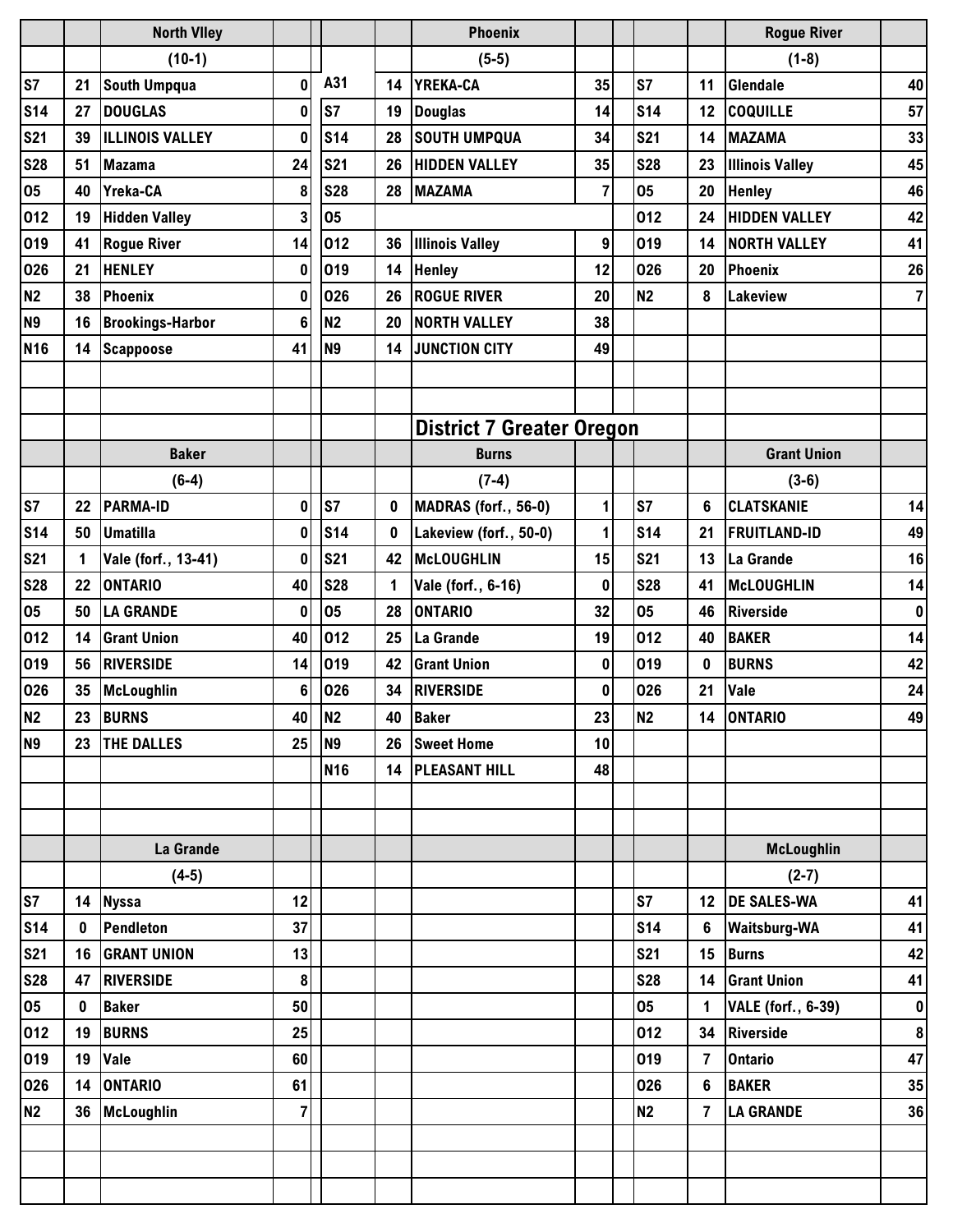|            |             | <b>Ontario</b>                    |                         |                 |                | <b>Riverside</b>      |                |                |                 | Vale                          |                  |
|------------|-------------|-----------------------------------|-------------------------|-----------------|----------------|-----------------------|----------------|----------------|-----------------|-------------------------------|------------------|
|            |             | $(8-3)$                           |                         |                 |                | $(1-7)$               |                |                |                 | $(4-5)$                       |                  |
| S7         | 6           | <b>Weiser-ID</b>                  | 16                      | S7              | 23             | <b>ELGIN</b>          | $\mathbf 0$    | S7             | 28              | <b>HENLEY</b>                 | 21               |
| <b>S14</b> | 6           | <b>MARIST</b> (shorten, lightning | 37                      | <b>S14</b>      |                | cancelled, terror     |                | <b>S14</b>     | $\bf{0}$        | Weiser-ID (Forf., 34-0)       | $\mathbf{1}$     |
| <b>S21</b> | 63          | <b>RIVERSIDE</b>                  | 12                      | <b>S21</b>      | 12             | <b>Ontario</b>        | 63             | <b>S21</b>     | 0               | <b>Baker (Forf., 41-13)</b>   | $\mathbf{1}$     |
| <b>S28</b> | 40          | <b>Baker</b>                      | 22                      | <b>S28</b>      | 8              | La Grande             | 47             | <b>S28</b>     | 0               | <b>Burns (Forf., 16-6)</b>    | $\mathbf{1}$     |
| 05         | 32          | <b>Burns</b>                      | 28                      | 05              | 0              | <b>GRANT UNION</b>    | 46             | 05             | 0               | McLoughlin (Forf., 39-6       | $\mathbf{1}$     |
| 012        | $\mathbf 1$ | Vale (forf., 20-39)               | 0                       | 012             | 8              | <b>McLOUGHLIN</b>     | 34             | 012            | $\bf{0}$        | <b>Ontario (Forf., 39-20)</b> | $\mathbf{1}$     |
| 019        | 47          | McLOUGHLIN                        | $\overline{7}$          | 019             | 14             | <b>Baker</b>          | 56             | 019            | 60              | <b>LA GRANDE</b>              | 19               |
| 026        | 61          | La Grande                         | 14                      | 026             | 0              | <b>Burns</b>          | 34             | 026            | 24              | <b>GRANT UNION</b>            | 21               |
| N2         | 49          | <b>Grant Union</b>                | 14                      | N <sub>2</sub>  | 0              | <b>VALE</b>           | 48             | N <sub>2</sub> | 48              | <b>Riverside</b>              | $\pmb{0}$        |
| <b>N9</b>  | 54          | <b>Molalla</b>                    | 14                      |                 |                |                       |                |                |                 |                               |                  |
| <b>N16</b> | 14          | JUNCTION CITY                     | 24                      |                 |                |                       |                |                |                 |                               |                  |
|            |             |                                   |                         |                 |                |                       |                |                |                 |                               |                  |
|            |             | <b>District 8</b>                 |                         |                 |                | <b>Captial League</b> |                |                |                 |                               |                  |
|            |             | Cascade                           |                         |                 |                |                       |                |                |                 | <b>Central</b>                |                  |
|            |             | $(1-8)$                           |                         |                 |                |                       |                |                |                 | $(5-4)$                       |                  |
| S7         | 0           | Sherwood                          | 14                      |                 |                |                       |                | S7             | 35              | <b>Astoria</b>                | 42               |
| <b>S14</b> | 20          | <b>LA SALLE</b>                   | 29                      |                 |                |                       |                | <b>S14</b>     | 20              | Philomath                     | 19               |
| <b>S21</b> | 6           | PHILOMATH                         | 16                      |                 |                |                       |                | <b>S21</b>     | 12              | <b>North Marion</b>           | 21               |
| <b>S28</b> | 14          | <b>North Marion</b>               | 28                      |                 |                |                       |                | <b>S28</b>     | 32              | <b>MOLALLA</b>                | 34               |
| 05         | 6           | <b>SISTERS</b>                    | 26                      |                 |                |                       |                | 05             | 42              | <b>Stayton</b>                | 19               |
| 012        | 7           | <b>Molalla</b>                    | 28                      |                 |                |                       |                | 012            | 14              | <b>SISTERS</b>                | 12               |
| 019        | 25          | <b>STAYTON</b>                    | 14                      |                 |                |                       |                | 019            | 7               | <b>SWEET HOME</b>             | 27               |
| 026        | 0           | <b>Sweet Home</b>                 | 22                      |                 |                |                       |                | 026            | 21              | <b>Elmira</b>                 | 14               |
| <b>N2</b>  | 9           | <b>Central</b>                    | 34                      |                 |                |                       |                | <b>N2</b>      | 34              | <b>CASCADE</b>                | $\boldsymbol{9}$ |
|            |             |                                   |                         |                 |                |                       |                | N9             |                 |                               |                  |
|            |             |                                   |                         |                 |                |                       |                | <b>N16</b>     |                 |                               |                  |
|            |             |                                   |                         |                 |                |                       |                |                |                 |                               |                  |
|            |             |                                   |                         |                 |                |                       |                |                |                 |                               |                  |
|            |             | <b>Molalla</b>                    |                         |                 |                | <b>North Marion</b>   |                |                |                 | <b>Sisters</b>                |                  |
|            |             | $(8-3)$                           |                         |                 |                | $(4-5)$               |                |                |                 | $(9-3)$                       |                  |
| S7         | 22          | Estacada                          | 36                      | S7              | 35             | <b>Taft</b>           | $6\phantom{a}$ | S7             | 27              | <b>THE DALLES</b>             | 47               |
| <b>S14</b> |             | 34 BANKS                          | 14                      | S <sub>14</sub> | 20             | <b>SCAPPOOSE</b>      | 39             | <b>S14</b>     |                 | 42 Madras                     | $\bf 6$          |
| <b>S21</b> | 59          | <b>Stayton</b>                    | 21                      | <b>S21</b>      | 21             | <b>CENTRAL</b>        | 12             | <b>S21</b>     | 24              | <b>Sweet Home</b>             | 16               |
| <b>S28</b> | 34          | <b>Central</b>                    | 32                      | <b>S28</b>      | 28             | <b>CASCADE</b>        | 14             | <b>S28</b>     | 24              | <b>STAYTON</b>                | 14               |
| 05         | 40          | Glide                             | 21                      | 05              | $\overline{7}$ | <b>Sweet Home</b>     | 28             | 05             | 26              | <b>Cascade</b>                | $\bf 6$          |
| 012        | 28          | <b>CASCADE</b>                    | $\overline{\mathbf{r}}$ | 012             | 22             | <b>Toledo</b>         | 14             | 012            | 12 <sub>2</sub> | <b>Central</b>                | 14               |
| 019        | 49          | <b>North Marion</b>               | 19                      | 019             | 19             | <b>MOLALLA</b>        | 49             | 019            | 48              | <b>LA PINE</b>                | 47               |
| 026        |             | 34 SISTERS                        | 55                      | 026             | 32             | <b>Stayton</b>        | 34             | 026            | 55              | <b>Molalla</b>                | 34               |
| N2         | 31          | <b>SWEET HOME</b>                 | 28                      | N <sub>2</sub>  | 6              | <b>Sisters</b>        | $\overline{7}$ | N <sub>2</sub> | $\overline{7}$  | <b>NORTH MARION</b>           | 6                |
| <b>N9</b>  | 63          | <b>Clatskanie</b>                 | 50                      |                 |                |                       |                | N <sub>9</sub> | 27              | <b>Banks</b>                  | 14               |
| <b>N16</b> | 14          | <b>ONTARIO</b>                    | 54                      |                 |                |                       |                | <b>N16</b>     | 28              | <b>MARIST</b>                 | 27               |
|            |             |                                   |                         |                 |                |                       |                | <b>N23</b>     | 6               | <b>PLEASANT HILL</b>          | 42               |
|            |             |                                   |                         |                 |                |                       |                |                |                 |                               |                  |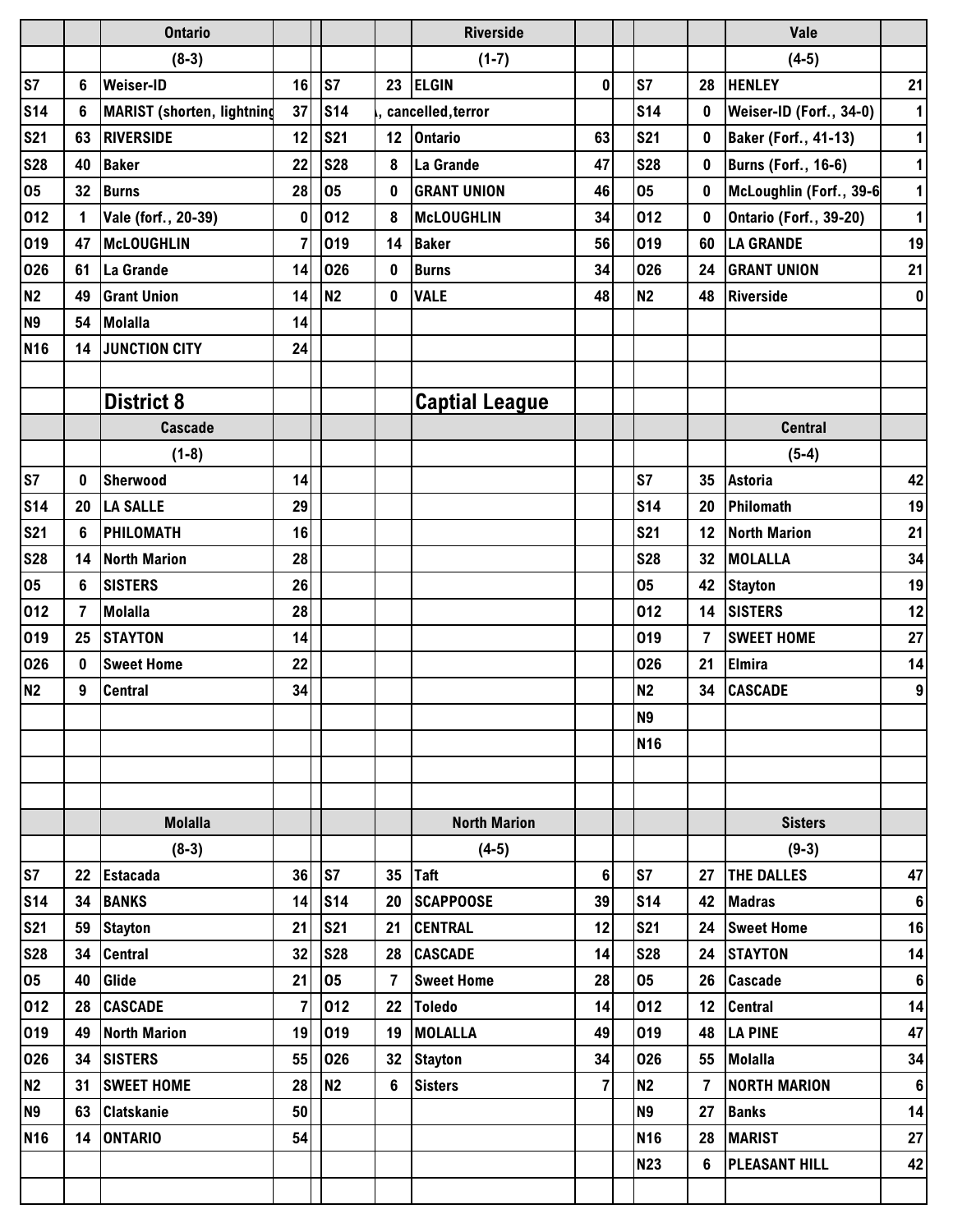|            |    | <b>Stayton</b>      |    |  |  |                |    | <b>Sweet Home</b>    |                |
|------------|----|---------------------|----|--|--|----------------|----|----------------------|----------------|
|            |    | $(2-7)$             |    |  |  |                |    | $(5-5)$              |                |
| <b>S7</b>  | 0  | <b>Scappoose</b>    | 28 |  |  | ls7            | 40 | <b>Toledo</b>        | 18             |
| <b>S14</b> | 33 | <b>RAINIER</b>      | 14 |  |  | <b>S14</b>     | 14 | <b>WILSONVILLE</b>   | 21             |
| <b>S21</b> | 21 | <b>MOLALLA</b>      | 59 |  |  | <b>S21</b>     | 16 | <b>SISTERS</b>       | 24             |
| <b>S28</b> | 14 | <b>Sisters</b>      | 24 |  |  | <b>S28</b>     | 21 | <b>Junction City</b> | 27             |
| 05         | 19 | <b>CENTRAL</b>      | 42 |  |  | 05             | 28 | <b>NORTH MARION</b>  | $\overline{7}$ |
| 012        | 11 | <b>Sweet Home</b>   | 22 |  |  | 012            | 22 | <b>STAYTON</b>       | 11             |
| 019        | 14 | <b>Cascade</b>      | 25 |  |  | 019            | 27 | <b>Central</b>       | $\overline{7}$ |
| 026        | 34 | <b>NORTH MARION</b> | 32 |  |  | 026            | 22 | <b>CASCADE</b>       | $\pmb{0}$      |
| <b>N2</b>  | 29 | <b>NEWPORT</b>      | 44 |  |  | <b>N2</b>      | 28 | <b>Molalla</b>       | 31             |
|            |    |                     |    |  |  | N <sub>9</sub> | 10 | <b>BURNS</b>         | 26             |